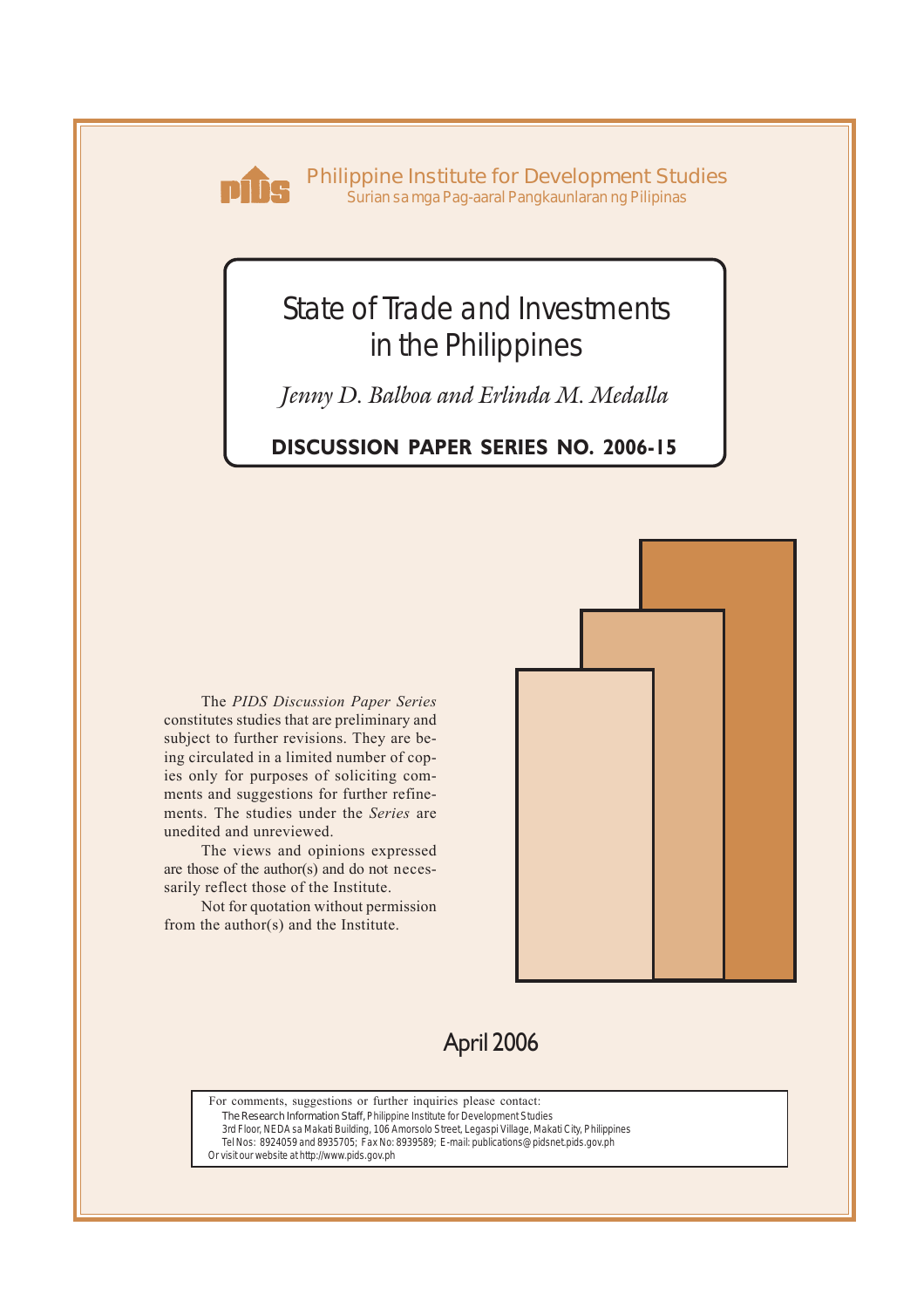#### **State of Trade and Investments in the Philippines**

#### *Jenny D. Balboa and Erlinda M. Medalla*

#### **Abstract**

The last two decades have witnessed a tremendous increase in global trade and investments. This has been followed by a shift in the pattern of FDI inflow, which had gradually become more favorable to the developing countries. Consequently, this resulted in an increase in competition among developing countries to attract FDI, resulting in further liberalization of economies, removal or loosening of restrictions on operations of foreign firms in host countries and higher investment incentives. This also prompted economies to form or join regional trade agreements and bilateral investment treaties.

Like most developing countries, the Philippines positioned itself for this transition. Investment policies had been revised to create a more favorable investment environment. Incentive packages to foreign investors are also improved. Yet despite these efforts, the Philippines continue to lag behind, especially relative to other countries in Southeast Asia, in capturing a sizeable portion of trade and investment flows. The Philippine experience in the past twenty years show that trade and investment policies are not sufficient to pump up inflows. As important are the internal processes that accompany these policies, infrastructure and government support that will sustain the transition.

#### **Key Words:**

*Foreign Direct Investment, ASEAN trade and investment flows, government policies, incentives, investment treaties, policy gaps and failures, government support, infrastructure*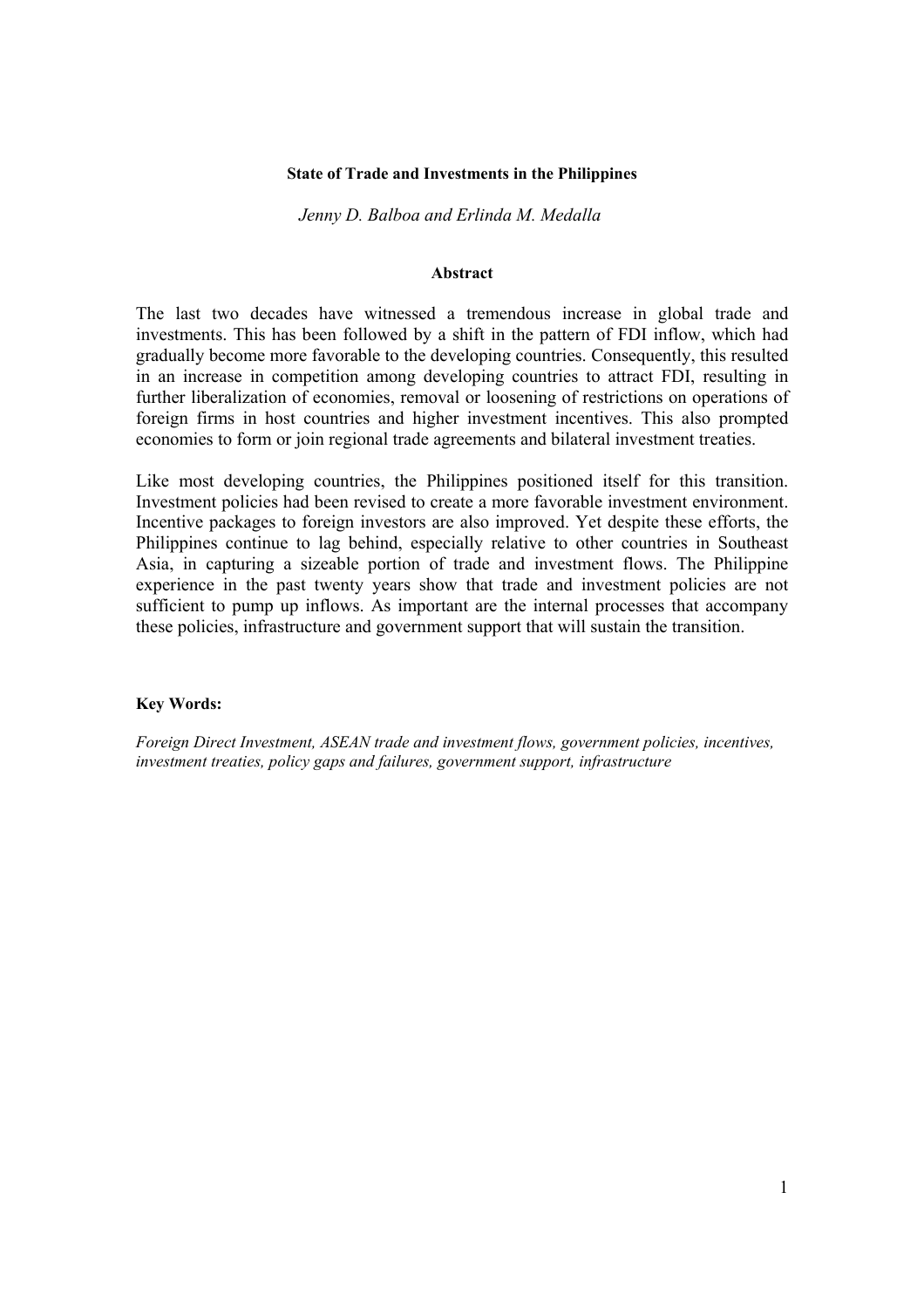#### **State of Trade and Investments in the Philippines**

*Jenny D. Balboa and Erlinda M. Medalla<sup>1</sup>*

*Despite its endowments, overall development outcomes in the Philippines over the last decades have fallen short of potential… Relatively low domestic and foreign investment flows reflect weaknesses in the investment climate…The contrast between the country's human and physical assets and its modest development outcomes is perplexing* – Worldbank Country Assessment Report 2005

### **I. Introduction**

As a result of increasing globalization, trade and investment has taken an important role in fostering economic growth among developing countries. Over the past 10 years, developing countries' total trade (exports and imports) has grown from less than \$1.9 trillion to nearly \$4.6 trillion. FDI growth is even more striking as it rose from \$24 billion in 1990 to \$184 billion in 1999. 2

It is significant to note that countries that have experienced growth in trade and investment correspondingly achieved faster economic growth. For some of these countries, trade growth has played a critical role in supporting rapid growth in incomes and making progress in reducing poverty.<sup>3</sup>

FDI plays an important role in pushing economic growth, and is considered to be the most important capital flow an open economy can attract. FDI is a valuable capital. It is financially stable and its inflow is usually accompanied by transfer of production, marketing and technology. Ninety three percent of FDI is received by middle-income developing countries. These include China, Mexico, Brazil, Korea, Thailand, Malaysia, Indonesia, Poland, Hungary, Colombia, Czech Republic, Peru, India, Chile, Argentina and Hungary.<sup>4</sup>

Of course, it goes without saying that while measures to liberalize the economy is important, other factors such as political stability, infrastructure, and overall good governance are crucial. This is borne by Philippine experience, where we have seen our neighboring countries perform much better in attracting foreign investments.

This short paper aims to provide a brief overview of the state of trade and investment in the Philippines. Hopefully, it would provide some background which would help policy makers and other interested parties in the ongoing constitutional debate on charter change with regards to the economic provisions.

 <sup>1</sup> Project Development Officer V and Senior Research Fellow, Philippine Institute for Development Studies. Research assistance of Ms. Susan Pizarro, Research Analyst II, is gratefully acknowledged.

<sup>2</sup> USAID Policy Brief Series, No. 1.www.usaid.gov

 $3$  Ibid., p. 1

 $4$  Ibid., p. 1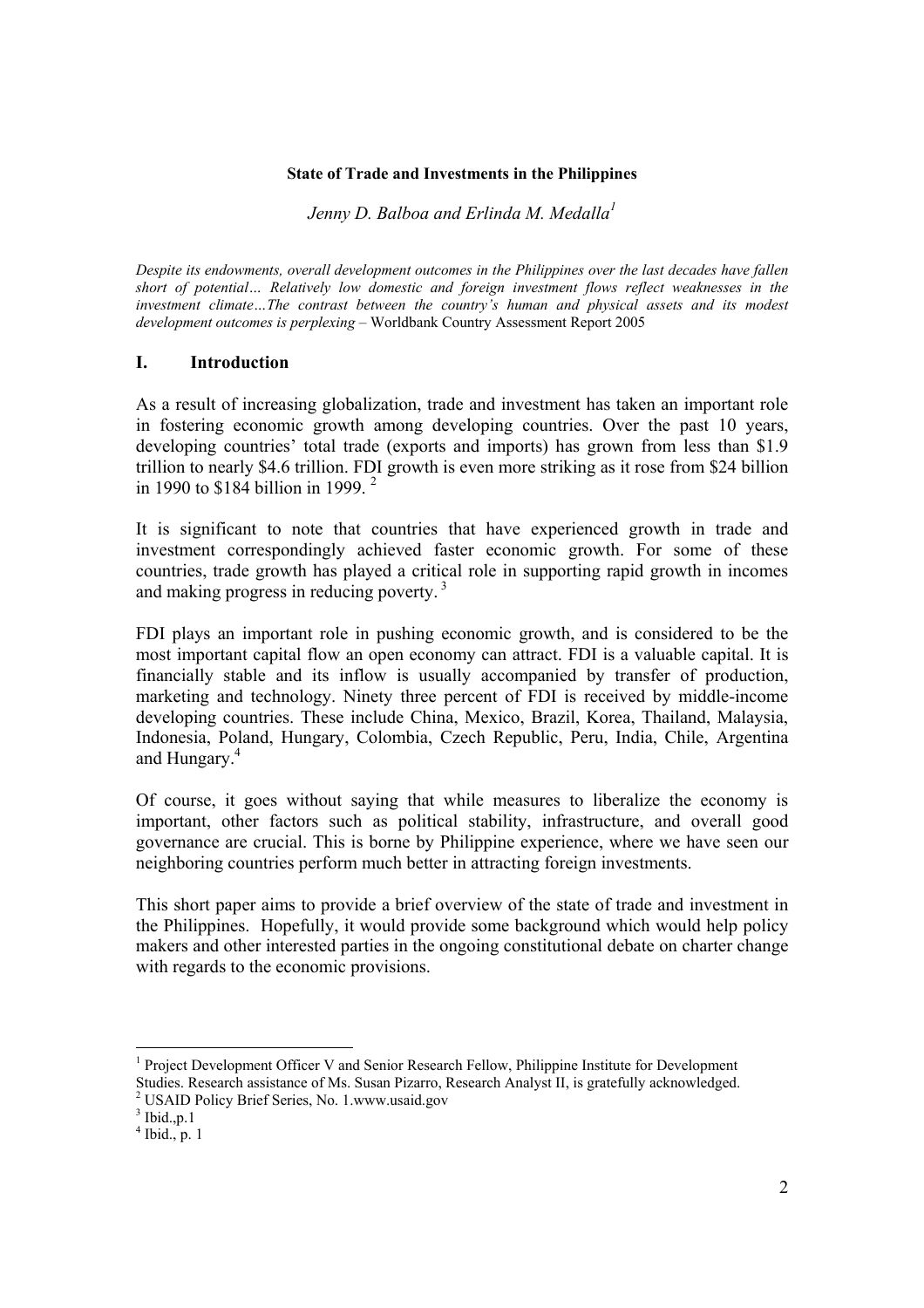## **II Trade and Investment Situation**

From 1983-2003, the Philippines generally experienced increase in total trade value. In 1999, the country rebounded and gained substantial increase in export earnings, experiencing a favorable trade balance after sixteen years. Exports grew at a highest in 2000, garnering 52.47 of total trade value. However, total trade value declined in 2001, with exports shrinking by more than 6 million dollars. While balance of trade remains unfavorable, total trade value continued to gain in 2002 and 2003. (Table 1).

|      |              |           | <b>Exports</b> |                    |           | <b>Imports</b> |                    |                   |
|------|--------------|-----------|----------------|--------------------|-----------|----------------|--------------------|-------------------|
|      |              |           |                | Average            |           |                | Average            | <b>Balance of</b> |
|      |              |           | Percent        | <b>Exchange</b>    |           | Percent        | Exchange           | <b>Trade</b>      |
|      | <b>Total</b> |           | to total       | Rate <sup>1/</sup> |           | to total       | Rate <sup>2/</sup> | Favorable         |
| Year | <b>Trade</b> | Value     | trade          | (P/U.S.\$)         | Value     | trade          | $(PIU.S.$ \$)      | (Unfavorable)     |
| 1983 | 12,491.92    | 5,005.29  | 40.07          | 11.072             | 7,486.63  | 59.93          | 11.193             | (2,481.34)        |
| 1984 | 11,460.26    | 5,390.65  | 47.04          | 16.582             | 6,069.61  | 52.96          | 16.848             | (678.96)          |
| 1985 | 9,739.62     | 4,628.95  | 47.53          | 18.586             | 5,110.67  | 52.47          | 18.859             | (481.72)          |
| 1986 | 9,885.38     | 4,841.78  | 48.98          | 20.356             | 5,043.60  | 51.02          | 20.403             | (201.82)          |
| 1987 | 12,457.21    | 5,720.24  | 45.92          | 20.556             | 6,736.97  | 54.08          | 20.564             | (1,016.73)        |
| 1988 | 15,223.57    | 7,074.19  | 46.44          | 21.065             | 8,159.38  | 53.56          | 21.065             | (1,085.19)        |
| 1989 | 18,239.53    | 7,820.71  | 42.88          | 21.703             | 10,418.82 | 57.12          | 21.738             | (2,598.11)        |
| 1990 | 20,392.19    | 8,186.03  | 40.14          | 24.180             | 12,206.16 | 59.86          | 24.375             | (4,020.13)        |
| 1991 | 20,890.88    | 8,839.51  | 42.31          | 27.330             | 12,051.36 | 57.69          | 27.270             | (3,211.85)        |
| 1992 | 24,344.08    | 9,824.31  | 40.36          | 25.280             | 14,518.93 | 59.64          | 25.320             | (4,694.62)        |
| 1993 | 28,972.21    | 11,374.81 | 39.26          | 26.732             | 17,597.40 | 60.74          | 27.250             | (6, 222.59)       |
| 1994 | 34,815.46    | 13,482.90 | 38.73          | 26.220             | 21,332.57 | 61.27          | 26.770             | (7,849.67)        |
| 1995 | 43,984.81    | 17,447.19 | 39.67          | 25.520             | 26,537.63 | 60.33          | 25.970             | (9,090.44)        |
| 1996 | 52,969.48    | 20,542.55 | 38.78          | 26.050             | 32,426.93 | 61.22          | 26.480             | (11, 884.38)      |
| 1997 | 61,161.52    | 25,227.70 | 41.25          | 29.270             | 35,933.82 | 58.75          | 29.760             | (10, 706.12)      |
| 1998 | 59,156.24    | 29,496.35 | 49.86          | 40.580             | 29,659.89 | 50.14          | 41.300             | (163.54)          |
| 1999 | 65,779.35    | 35,036.89 | 53.26          | 38.780             | 30,742.46 | 46.74          | 39.460             | 4,294.43          |
| 2000 | 72,569.13    | 38,078.25 | 52.47          | 43.710             | 34,490.87 | 47.53          | 44.480             | 3,587.38          |
| 2001 | 65,207.00    | 32,150.00 | 49.30          | 50.720             | 33,057.00 | 50.70          | 57.620             | (907.00)          |
| 2002 | 70,634.68    | 35,208.17 | 49.85          | 51.325             | 35,426.51 | 50.15          | 51.994             | (218.34)          |
| 2003 | 73,197.96    | 36,231.21 | 49.50          | 53.966             | 37,496.50 | 51.23          | 54.437             | (1,265.30)        |
|      |              |           |                |                    |           |                |                    |                   |

| Table 1. PHILIPPINE FOREIGN TRADE                |
|--------------------------------------------------|
| 1983 to 2003                                     |
| $(F \cap R$ value in million $H \cap R$ dollare) |

Sources: National Statistics Office and Bangko Sentral ng Pilipinas.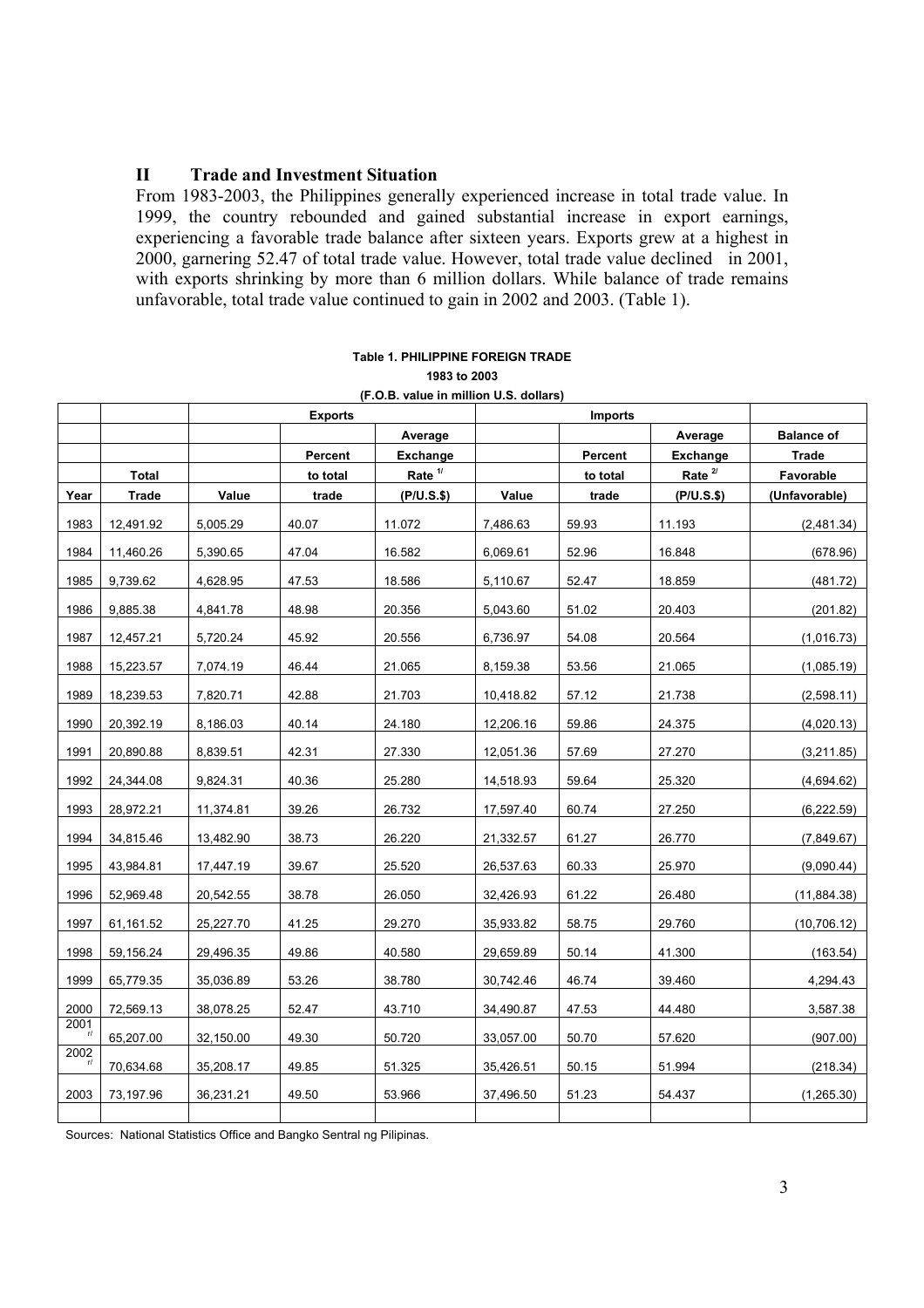The past 20 years also marked the shift of trade direction from Europe and America to Asia. Sixty percent of exports are headed to Asia, while sixty five percent of imports originated from Asia, with Japan becoming the country's biggest trading partner in the Continent.



From 2001-2003, US regained its position as the top trading partner of the Philippines, with exports to the US amounting to 7.5 million dollars. Japan, Hongkong, Taiwan and Malaysia compose the rest of the top five trading partners for 2003 (Table 2).

| <b>Table 2. DIRECTION OF TRADE</b>      |  |
|-----------------------------------------|--|
| 2003                                    |  |
| (F.O.B. values in thousad U.S. dollars) |  |

|                                 | 2003           |                |
|---------------------------------|----------------|----------------|
| <b>Countries</b>                | <b>Exports</b> | <b>Imports</b> |
|                                 |                |                |
| <b>United States</b>            | 7,262,950      | 7.399.889      |
| Japan                           | 5.768.050      | 7.640.122      |
| Hong Kong                       | 3,093,900      | 1,601,402      |
| Taiwan                          | 2,492,224      | 1,860,782      |
| Malaysia<br><b>Source: NSCB</b> | 2,462,575      | 1,358,549      |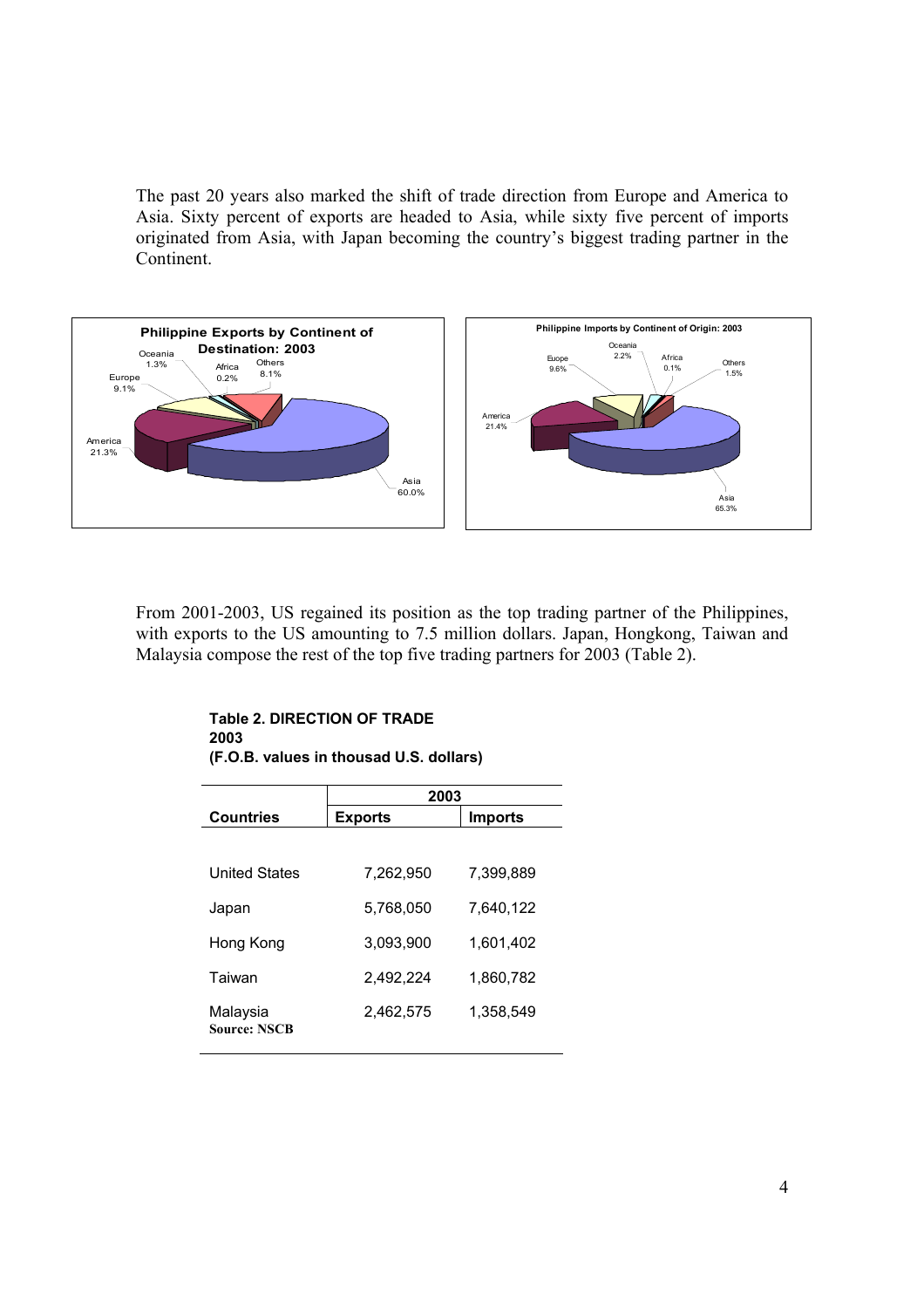However, the country's trade growth dims in comparison to the experience of other Southeast Asian countries. Neighboring countries, most especially Malaysia, Singapore and Thailand grew by leaps and bounds, all the more highlighting our snail-paced economic growth.

In the past 20 years, exports of Thailand grew from 6,505 million dollars to 80,333. The Philippines, growing from 5 million dollars to 36 million dollars, did not even achieve half the figure that Thailand gained. Malaysia and Singapore, in the past 20 years became the tiger economies of Asia. Even Vietnam may soon be catching up with a remarkable growth in exports from 339 million dollars in 1980 to 20,176 million in 2003. Only Indonesia matches the Philippines' sluggish pattern of growth (Table 3).

| Country     |        | 1980      | 1990      | 1995       | 2000       | 2002       | 2003       |
|-------------|--------|-----------|-----------|------------|------------|------------|------------|
| Philippines | Export | 5,788.00  | 8,186.00  | 17,447.00  | 38,078.00  | 35,208.00  | 36,231.00  |
|             | Import | 7,727.00  | 12,206.00 | 26,538.00  | 34,491.00  | 35,427.00  | 37,497.00  |
| Thailand    | Export | 6,505.00  | 23,071.00 | 56,440.00  | 69,057.00  | 68,768.00  | 80,333.00  |
|             | Import | 9,213.00  | 33,065.00 | 70,787.00  | 61,924.00  | 64,658.00  | 75,805.00  |
| Malaysia    | Export | 12,495.00 | 29,453.00 | 73,715.00  | 98,230.00  | 93,264.00  | 99,370.00  |
|             | Import | 10,779.00 | 29,259.00 | 77,545.00  | 81,963.00  | 79,868.00  | 81,949.00  |
| Indonesia   | Export | 21,909.00 | 25,675.00 | 45,418.00  | 62,124.00  | 58,120.00  | 50,799.00  |
|             | Import | 10,834.00 | 21,837.00 | 40,269.00  | 33,515.00  | 31,289.00  | 29,666.00  |
| Singapore   | Export | 19,959.00 | 54,680.00 | 19,495.00  | 14,346.00  | 137,272.00 | 157,808.00 |
|             | Import | 22,753.00 | 56,312.00 | 123,033.00 | 136,615.00 | 117,422.00 | 128,489.00 |
| Vietnam     | Export | 339.00    | 2,404.00  | 5,449.00   | 14,449.00  | 16,530.00  | 20,176.00  |
|             | Import | 1,314.00  | 2,752.00  | 8,155.00   | 15,638.00  | 19,000.00  |            |

**Table 3. ASEAN Trade Flow** 

Source: UNESCAP

In Millions of US Dollars

With respect to total approved investments in the country, foreign investments posted a higher figure compared to Filipino investments in 2003. PEZA approved most of the foreign investments, while BOI approved most Filipino investments (Table 4).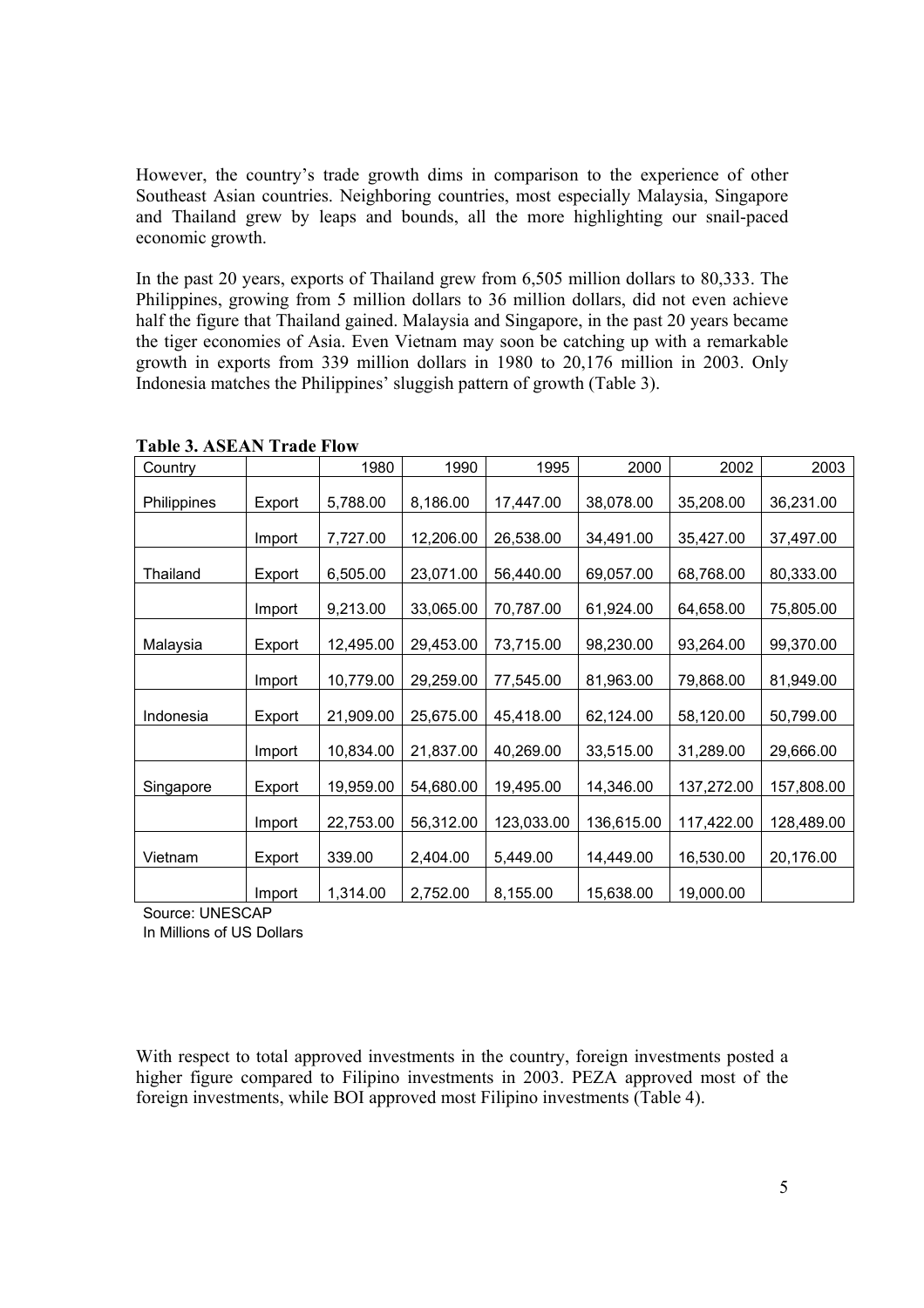#### **Table 4. TOTAL APPROVED INVESTMENTS BY NATIONALITY AND PROMOTION AGENCY 1998 to 2003 (In billion pesos)**

|                    |       | <b>Promotion Agency</b> |             |             |            |  |  |  |
|--------------------|-------|-------------------------|-------------|-------------|------------|--|--|--|
| <b>Nationality</b> | Total |                         |             |             |            |  |  |  |
|                    |       | <b>Board of</b>         |             |             |            |  |  |  |
|                    |       | <b>Investments</b>      | <b>PEZA</b> | <b>SBMA</b> | <b>CDA</b> |  |  |  |
| 1998               | 375.1 | 267.3                   | 95.8        | 5.6         | 6.3        |  |  |  |
| Filipino           | 203.4 | 147.7                   | 47.6        | 2.2         | 5.9        |  |  |  |
| Foreign            | 171.6 | 119.6                   | 48.2        | 3.4         | 0.4        |  |  |  |
| 1999               | 283.3 | 116.5                   | 155.7       | 9.2         | 1.9        |  |  |  |
| Filipino           | 176.5 | 45.8                    | 123.6       | 6.3         | 0.8        |  |  |  |
| Foreign            | 106.8 | 70.7                    | 32.1        | 2.9         | 1.1        |  |  |  |
| 2000               | 207.9 | 43.6                    | 156.7       | 4.7         | 2.9        |  |  |  |
| Filipino           | 127.5 | 28.1                    | 95.6        | 2.7         | 1.1        |  |  |  |
| Foreign            | 80.4  | 15.5                    | 61.1        | 2.0         | 1.8        |  |  |  |
| 2001               | 186.3 | 102.0                   | 80.9        | 1.8         | 1.6        |  |  |  |
| Filipino           | 123.9 | 73.0                    | 48.5        | 1.5         | 0.9        |  |  |  |
| Foreign            | 62.4  | 29.0                    | 32.4        | 0.3         | 0.7        |  |  |  |
| 2002               | 99.2  | 28.4                    | 38.7        | 4.5         | 27.5       |  |  |  |
| Filipino           | 53.1  | 19.5                    | 15.9        | 3.8         | 13.9       |  |  |  |
| Foreign            | 46.0  | 8.8                     | 22.8        | 0.7         | 13.7       |  |  |  |
| 2003               | 63.8  | 28.4                    | 31.3        | 2.4         | 1.7        |  |  |  |
| Filipino           | 29.8  | 20.0                    | 6.4         | 2.0         | 1.4        |  |  |  |
| Foreign            | 34.0  | 8.3                     | 24.9        | 0.4         | 0.4        |  |  |  |

Source: National Statistical Coordination Board.

In 2003, the US topped the list of FDI country investor in the Philippines (10,432 million pesos). Japan and Netherlands ranked  $2<sup>nd</sup>$  and  $3<sup>rd</sup>$  respectively. The 2003 figure of Japanese FDI showed a sharp decline from previous year's investment of 17,053 million pesos. (Table 5) FDI is mostly channeled to the manufacturing sector, amounting to 20 million pesos, followed by services at 4.6 million pesos. FDI in agriculture is lowest at 25.3 million pesos (Table 6).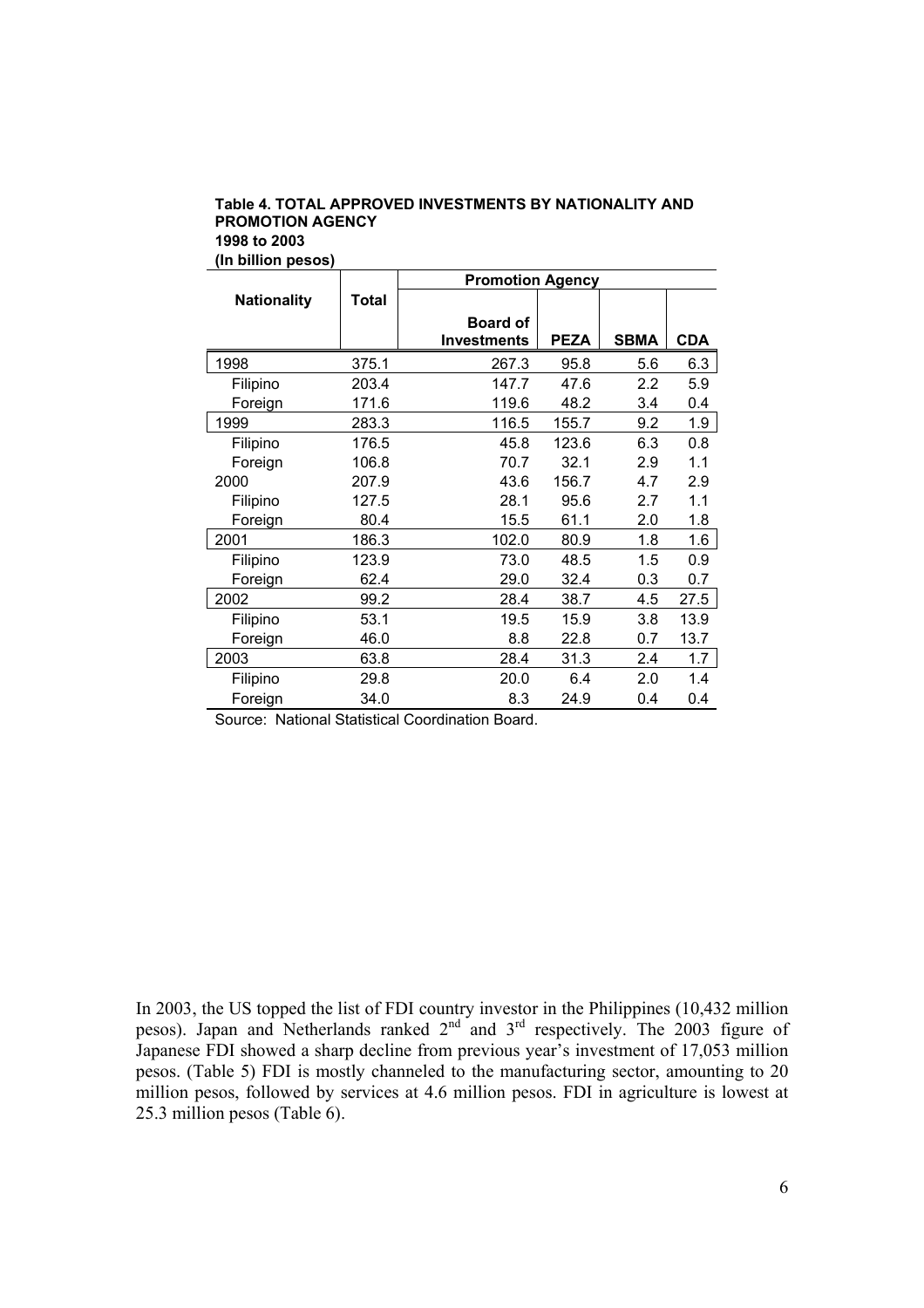| (in million pesos)              |                                            |           |          |          |          |          |  |  |
|---------------------------------|--------------------------------------------|-----------|----------|----------|----------|----------|--|--|
|                                 | <b>Approved Foreign Direct Investments</b> |           |          |          |          |          |  |  |
| <b>Country</b>                  | 1998                                       | 1999      | 2000     | 2001     | 2002     | 2003     |  |  |
|                                 |                                            |           |          |          |          |          |  |  |
| Total                           | 171,570.4                                  | 106,739.5 | 80,374.2 | 62,436.1 | 46,048.7 | 34,010.3 |  |  |
| Australia                       | 406.5                                      | 20.9      | 364.9    | 3,815.6  | 46.3     | 985.6    |  |  |
| <b>British Virgin Islands</b>   | 13,879.6                                   | 52.0      |          | 220.2    |          | 69.4     |  |  |
| France                          | 120.8                                      | 525.8     | 0.3      | 11.0     | 725.1    | 19.8     |  |  |
| Germany                         | 2,849.4                                    | 3,028.8   | 6,546.6  | 333.2    | 2,554.9  | 452.1    |  |  |
| Hong Kong<br>Indonesia          | 25,540.0<br>9.4                            | 90.2      | 3,086.0  | 278.7    | 133.6    | 255.8    |  |  |
| Italy                           | 30,412.4                                   | 3,517.4   | 1.2      | 50.0     | 7.2      | 11.8     |  |  |
| Japan                           | 43,864.0                                   | 12,203.7  | 20,382.4 | 23,021.0 | 17,053.8 | 8,840.8  |  |  |
| Korea                           | 441.5                                      | 537.1     | 823.2    | 2,771.4  | 1,344.5  | 712.2    |  |  |
| Malaysia                        | 230.6                                      | 389.6     | 102.2    | 176.8    | 98.2     | 45.0     |  |  |
| <b>Netherlands</b>              | 709.4                                      | ٠         | 27,245.9 | 99.2     | 268.6    | 3,865.9  |  |  |
| Peoples Republic of China       | 66.5                                       | 148.7     | 172.2    | 146.4    | 892.8    | 310.8    |  |  |
| Singapore                       | 9,220.5                                    | 2,025.7   | 3,747.1  | 15,863.9 | 1,168.2  | 294.9    |  |  |
| Sweden                          | 80.2                                       | 4.7       |          | 854.9    |          |          |  |  |
| Switzerland                     | 1,321.9                                    | 205.3     | 241.0    | 101.6    | 1,764.0  | 68.1     |  |  |
| Taiwan                          | 1,246.4                                    | 748.5     | 239.5    | 611.2    | 12,197.8 | 2,553.5  |  |  |
| Thailand                        | 4,783.4                                    | 1,775.8   | 16.7     | 142.1    |          |          |  |  |
| United Kingdom                  | 585.2                                      | 13,599.8  | 5,788.1  | 1,697.0  | 617.9    | 2,380.7  |  |  |
| <b>United States of America</b> | 16,917.3                                   | 8,895.4   | 9,581.4  | 8,355.2  | 3,627.0  | 10,432.1 |  |  |
| Others                          | 18,885.3                                   | 58,970.0  | 2,035.4  | 3,886.2  | 3,548.9  | 2,711.9  |  |  |

#### **Table 5. TOTAL APPROVED FOREIGN DIRECT INVESTMENTS BY COUNTRY OF INVESTOR 1998 to 2003**

Compiled by: National Statistical Coordination

Board.

Sources of basic Data: Board of Investment, Philippine Economic Zone Authority,

Subic Bay Metropolitan Authority, clark Development Corporation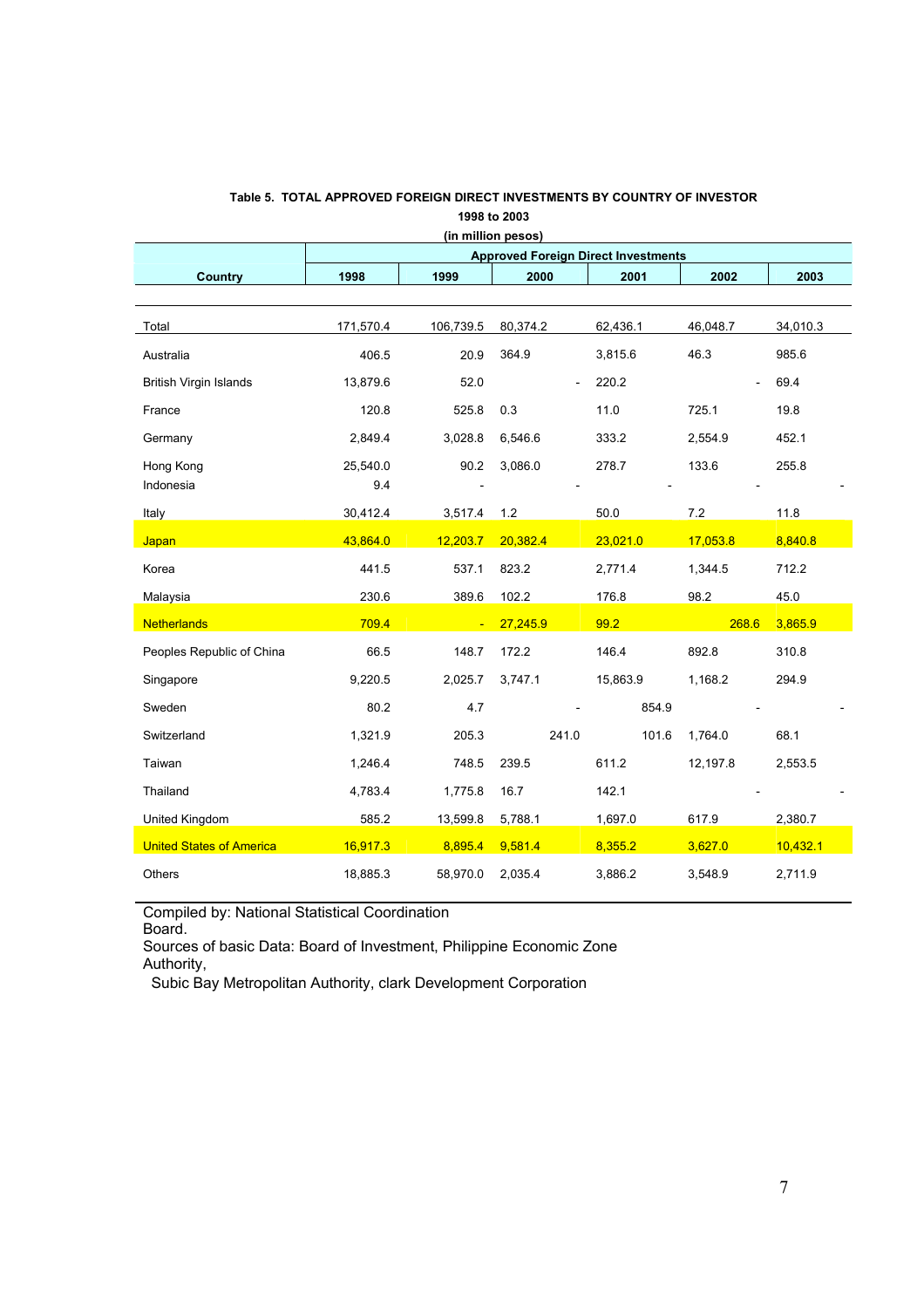|                                       |                                            | (In million pesos) |          |                          |          |          |  |  |  |
|---------------------------------------|--------------------------------------------|--------------------|----------|--------------------------|----------|----------|--|--|--|
|                                       | <b>Approved Foreign Direct Investments</b> |                    |          |                          |          |          |  |  |  |
| <b>Industry</b>                       | 1998                                       | 1999               | 2000     | 2001                     | 2002     | 2003     |  |  |  |
|                                       |                                            |                    |          |                          |          |          |  |  |  |
| Total                                 | 171,570.7                                  | 106,739.4          | 80,374.2 | 62,436.2                 | 46,048.8 | 34,010.4 |  |  |  |
| Agriculture                           | 31.8                                       | 174.4              | 5.0      | 109.5                    | 97.8     | 25.3     |  |  |  |
| Mining                                | 2,608.9                                    | 416.0              | 35.8     | 2,714.6                  | 11,589.4 | 855.6    |  |  |  |
| Manufacturing                         | 91,962.2                                   | 92,617.0           | 72,218.0 | 32,227.9                 | 23,690.8 | 20,634.0 |  |  |  |
| Electricity                           | 33,225.9                                   | 6,920.0            | 5,517.4  | $\overline{\phantom{0}}$ | 996.5    | 103.4    |  |  |  |
| Gas                                   |                                            |                    |          |                          |          | 1,827.2  |  |  |  |
| Water                                 |                                            |                    |          | $\overline{a}$           | 15.0     |          |  |  |  |
| Construction                          | 149.2                                      | 15.0               | 97.0     | 418.0                    | 125.4    | 2,566.8  |  |  |  |
| Trade                                 | 35.2                                       | 528.0              | 59.3     | 36.0                     | 675.5    | 760.5    |  |  |  |
| Transportation                        | 7,681.2                                    | 2,418.2            | 80.0     | 3.4                      | 2,054.2  | 192.3    |  |  |  |
| Storage                               | 489.1                                      | 1,549.4            | 215.8    | 205.0                    | 71.7     | 347.3    |  |  |  |
| Communication                         | 7.7                                        | 6.0                | 194.2    | 14,460.1                 | 1,054.4  | 1,187.8  |  |  |  |
| Finance and Real Estate <sup>a/</sup> | 32,606.7                                   | 265.8              | 7.8      | 4,164.7                  | 564.3    | 900.9    |  |  |  |
| Services                              | 2,772.8                                    | 1,829.6            | 1,943.9  | 8,097.0                  | 5,113.8  | 4,609.3  |  |  |  |

#### **Table 6. TOTAL APPROVED FOREIGN DIRECT INVESTMENTS BY INDUSTRY 1998 to 2003**

a/ Includes Economic Zone Development and

Industrial Park.

 $\overline{a}$ 

Compiled by: National Statistical Coordination Board.

Sources of basic Data: Board of Investment, Philippine Economic Zone Authority,

Subic Bay Metropolitan Authority, clark Development Corporation

Foreign Direct Investments inflows in the past two decades revealed an erratic pattern for the country. Starting out with a negative figure in 1980 (-106 million dollars), gains are later achieved in 1990 with inflows reaching to 550 million dollars. FDI inflows more than doubled in 2000 (1,345 million dollars), declined in 2001, substantially gained in 2002 (1,792 million dollars) but sharply declined in 2003 and 2004. Similar unpredictability in FDI inflows is shared by Indonesia. This is a marked contrast to Thailand, Malaysia and Singapore experience that did not encounter negative inflows for the past 24 years<sup>5</sup>. (Table 7)

 $<sup>5</sup>$  Even at the height of the Asian Financial Crisis FDI inflows remained positive.</sup>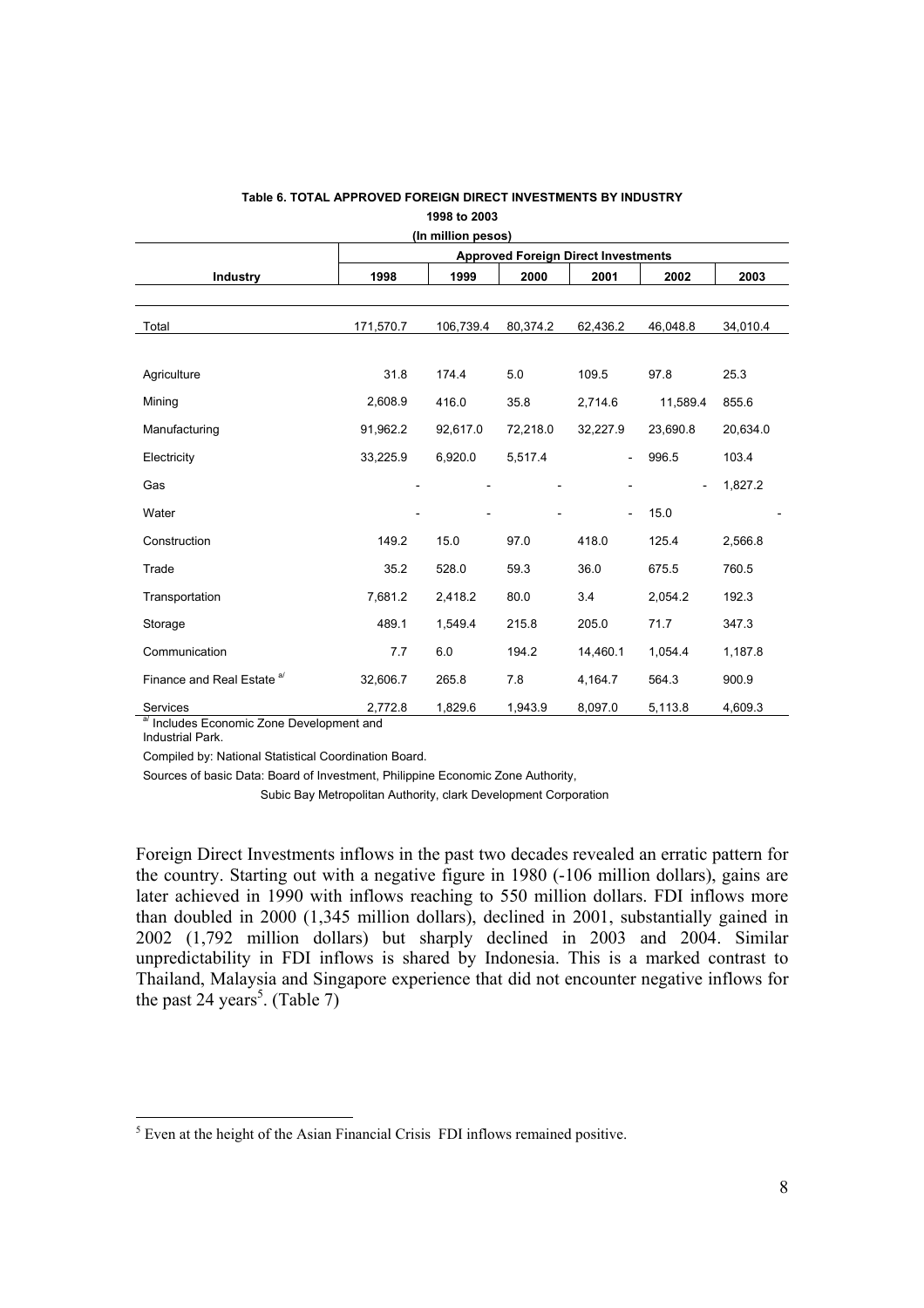| Table 7. FDI (Millions of Dollars) |                             |           |            |            |            |            |            |            |
|------------------------------------|-----------------------------|-----------|------------|------------|------------|------------|------------|------------|
| Economy                            | Category                    | 1980      | 1990       | 2000       | 2001       | 2002       | 2003       | 2004       |
|                                    | FDI Inflows                 | 55108.00  | 207878.00  | 1396539.00 | 825925.00  | 716128.00  | 632599.00  | 648146.00  |
|                                    | FDI inward stock            | 530244.00 | 1768589.00 | 5786029.00 | 6197711.00 | 6703607.00 | 7987077.00 | 8902153.00 |
|                                    | FDI outflows                | 53743.00  | 238681.00  | 1239149.00 | 743465.00  | 652181.00  | 616923.00  | 730257.00  |
| World                              | FDI outward<br>stock        | 570125.00 | 1785264.00 | 6148284.00 | 6564217.00 | 7288417.00 | 8731240.00 | 9732233.00 |
|                                    | FDI inward stock            | 132044.00 | 364057.00  | 1739726.00 | 1831112.00 | 1764474.00 | 2007962.00 | 2323868.00 |
|                                    | FDI outflows                | 3336.00   | 12701.00   | 143226.00  | 78571.00   | 47775.00   | 29016.00   | 83190.00   |
|                                    | FDI outward<br>stock        | 73927.00  | 147313.00  | 868920.00  | 856230.00  | 861568.00  | 927442.00  | 1035676.00 |
|                                    | <b>FDI Inflows</b>          | $-106.00$ | 550.00     | 1345.00    | 899.00     | 1792.00    | 347.00     | 469.00     |
|                                    | <b>FDI inward stock</b>     | 1281.00   | 3628.00    | 12810.00   | 10433.00   | 11888.00   | 12216.00   | 12685.00   |
| <b>Philippines</b>                 | <b>FDI outflows</b>         | 1.00      | 22.00      | $-108.00$  | $-160.00$  | 59.00      | 197.00     | 412.00     |
|                                    | <b>FDI outward</b><br>stock | 171.00    | 155.00     | 1597.00    | 729.00     | 815.00     | 1194.00    | 1606.00    |
|                                    | FDI Inflows                 | 1236.00   | 5575.00    | 16485.00   | 14122.00   | 5822.00    | 9331.00    | 16060.00   |
|                                    | FDI inward stock            | 6203.00   | 30468.00   | 112571.00  | 121436.00  | 136833.00  | 144363.00  | 160422.00  |
| Singapore                          | FDI outflows                | 98.00     | 2034.00    | 5085.00    | 22711.00   | 4095.00    | 3705.00    | 10667.00   |
|                                    | FDI outward<br>stock        | 3718.00   | 7808.00    | 56766.00   | 72184.00   | 85759.00   | 90242.00   | 100910.00  |
|                                    | FDI Inflows                 | 189.00    | 2575.00    | 3350.00    | 3886.00    | 947.00     | 1952.00    | 1064.00    |
|                                    | FDI inward stock            | 981.00    | 8242.00    | 29915.00   | 33268.00   | 38180.00   | 47534.00   | 48598.00   |
| Thailand                           | FDI outflows                | 3.00      | 154.00     | $-22.00$   | 346.00     | 106.00     | 486.00     | 362.00     |
|                                    | FDI outward<br>stock        | 13.00     | 418.00     | 2203.00    | 2626.00    | 2594.00    | 3031.00    | 3393.00    |
|                                    | FDI Inflows                 | 300.00    | 1092.00    | $-4550.00$ | -2978.00   | 145.00     | $-597.00$  | 1023.00    |
|                                    | FDI inward stock            | 4680.00   | 8855.00    | 24780.00   | 15203.00   | 7103.00    | 10329.00   | 11352.00   |
| Indonesia                          | FDI outflows                | 6.00      | $-11.00$   | 150.00     | 125.00     | 182.00     | 15.00      | 107.00     |
|                                    | FDI outward<br>stock        | 6.00      | 86.00      | 6940.00    |            |            |            |            |
|                                    | FDI Inflows                 | 934.00    | 2611.00    | 3788.00    | 554.00     | 3203.00    | 2473.00    | 4624.00    |
|                                    | FDI inward stock            | 5169.00   | 10318.00   | 52747.00   | 33972.00   | 36983.00   | 41667.00   | 46291.00   |
| Malaysia                           | FDI outflows                | 201.00    | 129.00     | 2026.00    | 267.00     | 1905.00    | 1369.00    | 2061.00    |
|                                    | FDI outward<br>stock        | 197.00    | 2671.00    | 21276.00   | 8354.00    | 10119.00   | 11735.00   | 13796.00   |
|                                    | FDI Inflows                 | 0.00      | 180.00     | 1289.00    | 1300.00    | 1200.00    | 1450.00    | 1610.00    |
|                                    | FDI inward stock            | 1398.00   | 1650.00    | 20596.00   | 23022.00   | 26055.00   | 27505.00   | 29115.00   |
| Vietnam                            | FDI outflows                |           |            |            |            |            |            |            |
|                                    | FDI outward<br>stock        |           |            |            |            |            |            |            |

*Source: UNCTAD*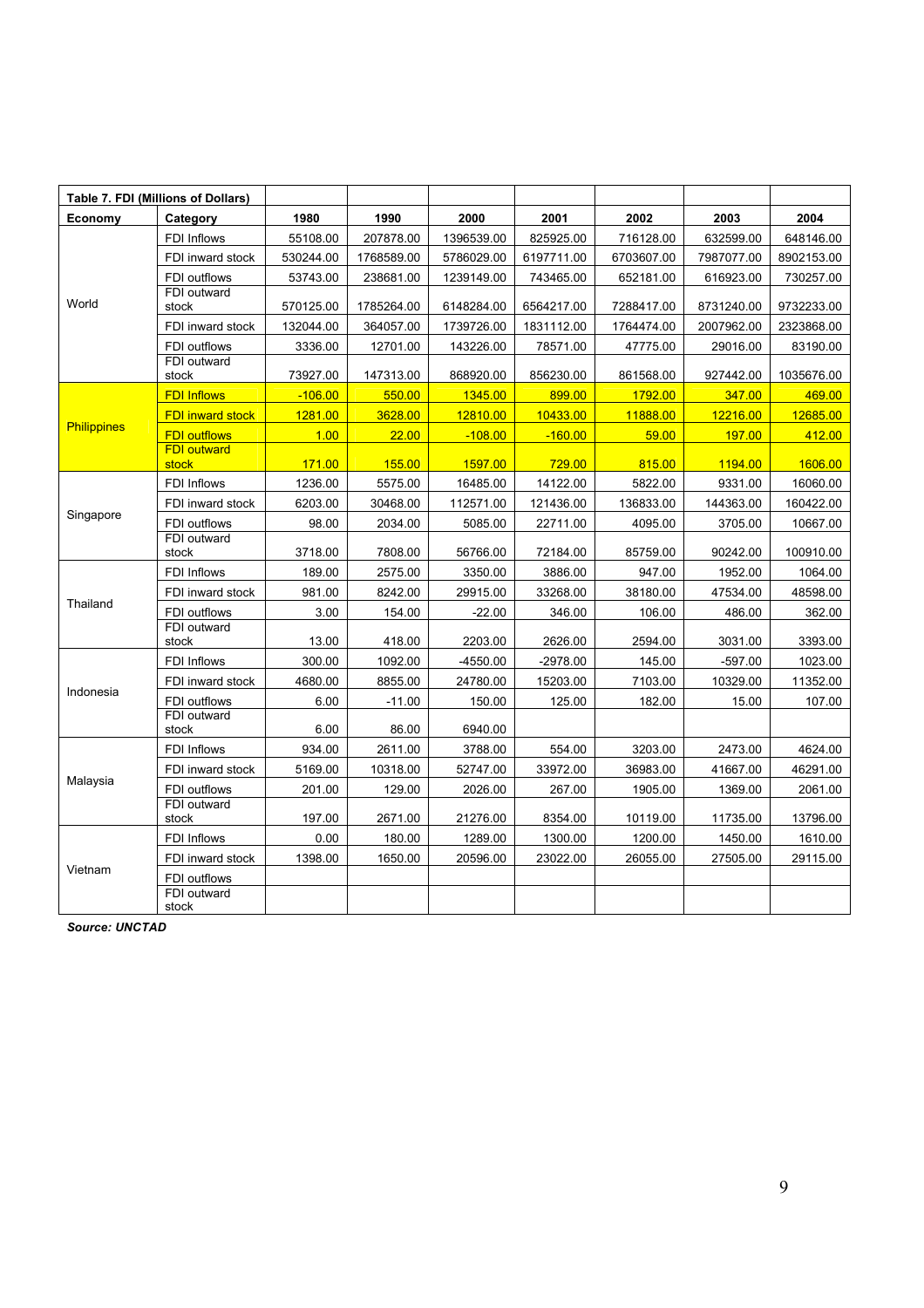ASEAN FDI figures from 1995-2004 showed Vietnam overtaking the Philippines in total FDI inflows. In 2003, the Philippines had 319 million dollars in FDI, relative to Vietnam's 1,450 million dollars. In 2004, the Philippines garnered 469 million dollars FDI, while Vietnam gained 1,610 million dollars. (Table 8).

#### **Table 8**

#### **Foreign Direct investments in ASEAN by host country**

 $\overline{\phantom{a}}$ 

| as of December 31, 2005 in US\$million |          |          |          |          |           |           |          |          |          |          |
|----------------------------------------|----------|----------|----------|----------|-----------|-----------|----------|----------|----------|----------|
| <b>Host Country</b>                    | 1995     | 1996     | 1997     | 1998     | 1999      | 2000      | 2001     | 2002     | 2003     | 2004     |
| Brunei Darussalam                      | 582.80   | 653.60   | 701.70   | 573.30   | 747.60    | 549.20    | 526.40   | 1035.30  | 3123.00  | 161.20   |
| Cambodia                               | 150.70   | 293.70   | 168.10   | 242.90   | 232.30    | 148.50    | 149.40   | 145.10   | 84.00    | 131.40   |
| Indonesia                              | 4346.00  | 6194.00  | 4678.00  | (356.00) | (2745.10) | (4550.00) | 3278.50  | 144.70   | (595.60) | 1023.40  |
| Lao PDR                                | 88.40    | 128.00   | 86.30    | 45.30    | 51.60     | 34.00     | 23.90    | 25.40    | 19.50    | 16.90    |
| Malaysia                               | 5815.00  | 7297.00  | 6323.00  | 2714.00  | 3895.10   | 3787.60   | 553.90   | 3203.40  | 2473.20  | 4623.90  |
| Myanmar                                | 317.60   | 580.70   | 878.80   | 683.40   | 304.20    | 208.00    | 192.00   | 191.40   | 291.20   | 145.10   |
| <b>Philippines</b>                     | 1577.00  | 1618.00  | 1261.00  | 1718.00  | 1725.00   | 1345.00   | 982.00   | 111.00   | 319.00   | 469.00   |
| Singapore                              | 11502.70 | 9302.90  | 13532.50 | 7594.30  | 16067.40  | 16485.40  | 14121.70 | 5821.30  | 9330.60  | 16059.10 |
| Thailand                               | 2070.00  | 2337.60  | 3881.80  | 7491.20  | 6090.80   | 3350.30   | 3886.00  | 947.00   | 1952.00  | 1414.00  |
| Vietnam                                | 1780.40  | 1803.00  | 2587.30  | 1700.00  | 1483.90   | 1288.70   | 1300.30  | 1200.10  | 1450.10  | 1610.10  |
| <b>ASEAN</b>                           | 28230.60 | 30208.50 | 34098.50 | 22406.40 | 27852.80  | 22646.70  | 25014.10 | 12824.70 | 18447.00 | 25654.10 |
| ASEAN 5                                | 25310.70 | 26749.60 | 29676.30 | 19161.40 | 25033.10  | 20418.30  | 16265.10 | 11227.40 | 13479.20 | 23589.40 |
| <b>BCLMV</b>                           | 2919.90  | 3459.00  | 4422.20  | 3244.90  | 2819.70   | 2228.40   | 2192.00  | 2597.30  | 4967.80  | 2064.70  |
| SOUTOR: ASEAN                          |          |          |          |          |           |           |          |          |          |          |

Source: ASEAN Secretariat

While gains are achieved in the past twenty years, it is apparent that compared to other Southeast Asian countries, the Philippines had been lagging behind in trade and investments. Economic conditions had been generally volatile, except for the brief periods of late 1990s, where satisfactory increase in investments and favorable balance of trade were achieved. The record slump experienced by the Philippines brings to attention, once again, the recurring questions of whether or not we are doing the right actions for the economy. Are the policies installed by the government appropriate and adequate to pump up growth? Is it creating the necessary conditions and environment conducive for attracting investments? What are the impediments and how can these be removed or, at the very least, rectified?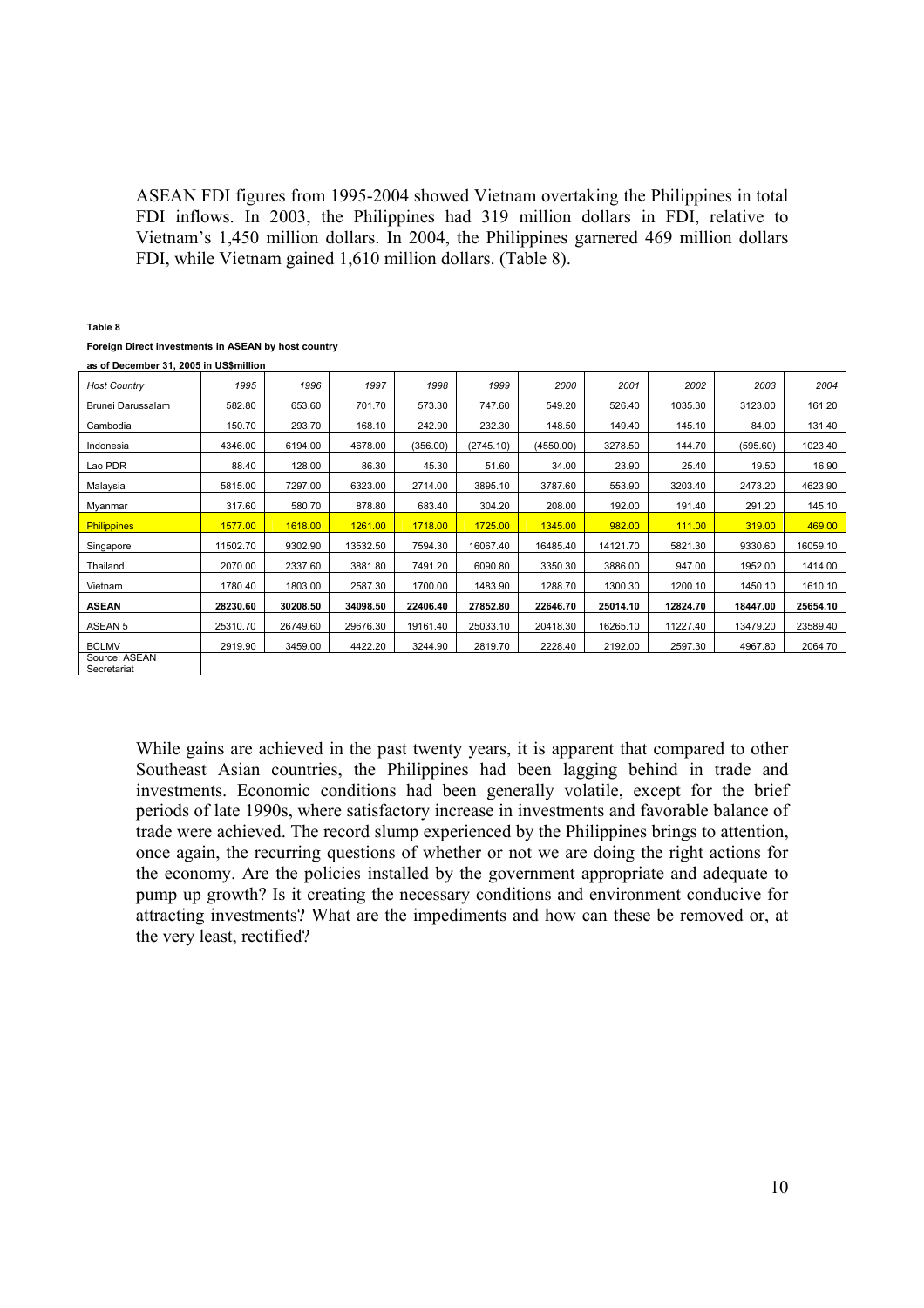### **III. Government policies and investment flows**

Studies had shown that government policies, in addition to economic conditions, determine inflow of investments in a country. $6$  Banga (2003) identified three general categories of government policies that may affect inflow of FDI in countries. These policies have varying impact on different periods.

First, is the overall economic policy that increases locational advantages for FDI by improving economic fundamentals of the host country. This works at the macro level and aims at improving the fundamentals of the economy like the market size, availability of skilled labour, exchange rates, infrastructure, etc. and thereby influences the attractiveness of the country to FDI inflows.7

Second, is the national FDI policy that reduces the transaction costs of foreign firms entering the economy. This particular policy works at the domestic level and regulates the entry and exit of FDI.<sup>8</sup> National FDI policy usually involves tariff policies, investment incentives (tax holidays, tax concessions, repatriation of profits and dividends, etc), and removal of restrictions (access to industries, foreign ownership restrictions, performance requirements).

Third, is international FDI policy that deals with agreements (whether bilateral, regional or multilateral) on foreign investments. These policies are specifically tuned to investment agreements that may ensure FDI from a particular partner or from a particular region under the "most-favoured nation standard" and "national treatment standard".<sup>9</sup>

This is to say that trade and investment turn out in a country is not decided by one set of factors, but a gamut of policies involving different sectors and areas at the international, national and local levels.

## *Philippine investment policies: gaps and failures*

#### *1. Overall economic policies*

#### **Infrastructure**

The Philippines has one of the lowest investments in infrastructure in Southeast Asia. While Thailand's share in infrastructure is at 5-6% of its GDP, the Philippines investment in infrastructure is only at 2-3% of its GDP. Furthermore, the Philippines has not been

<sup>&</sup>lt;sup>6</sup> Banga, Rashmi. Impact of Government Policies and Investment Agreements on FDI Inflows. November 2003. Indian Council for Research and International Economic Relations. Lodi Road, New Delhi – 110 003.

 $<sup>7</sup>$  Ibid., p. 9</sup>

 $8$  Ibid., p. 9

 $<sup>9</sup>$  Ibid., p. 10</sup>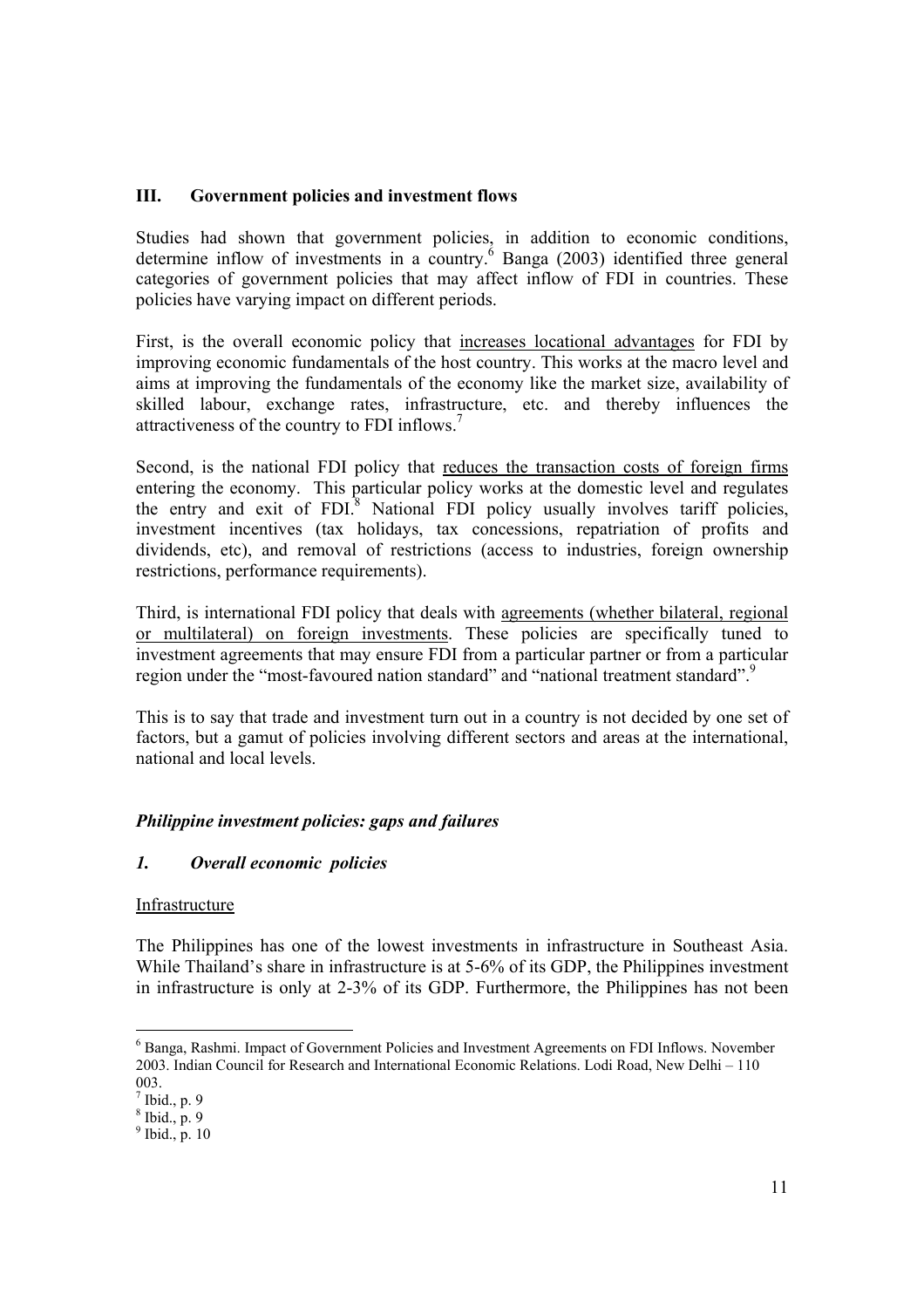concentrating infrastructure investments in strategic areas such as the Subic-Manila-Batangas Main Logistic Corridor. In contrast, Thailand channeled a huge amount of investment in its Eastern Seaboard development, which later became a major driver for economic growth as it attracted massive influx of FDI. With concentration of automotive industries, Thailand is aiming to making its Eastern Seaboard, "The Detroit of Asia"<sup>10</sup>.

It has also been observed that infrastructure projects get delayed because of lack of budget and national coordination. In Thailand, it was noted that there has never been a case where projects are delayed because of these reasons. Infrastructure matters are tightly managed and coordinated by the Office of the Prime Minister which makes sure that it is finished as scheduled.

#### Environmental policies and urban management

Poor waste management facilities have been an issue repeatedly raised by foreign investors. Up to now, the Philippines does not have a reliable industrial waste management facility that can treat hazardous industrial wastes. This consideration has driven a number of investors away from the country.

Related to this, traffic congestion, air pollution and garbage problem are projecting a hopelessly negative image of the country to foreign investors and tourists. Cost of doing business is also increased by slow movement of people and goods due to heavy reliance on road traffic as a result of insufficient mass transit system in Metro Manila. This further erodes the status of the Philippines as a destination of investment.<sup>11</sup>

#### Industrial Power Supply

The Philippines remain to have one of the highest electricity rates in Southeast Asia. At \$0.081/kWh, it is higher than Singapore's \$0.074/kWh, almost double the rate of Malaysia, and more than three times the rate of Thailand<sup>12</sup>. (Table 9)

| <b>July 2002</b>   |                 |  |  |  |  |  |
|--------------------|-----------------|--|--|--|--|--|
| Country            | In US cents/kWh |  |  |  |  |  |
| Hongkong           | 14.07           |  |  |  |  |  |
| Japan              | 13.05           |  |  |  |  |  |
| South Korea        | 8.29            |  |  |  |  |  |
| <b>Philippines</b> | 8.09            |  |  |  |  |  |
| Malaysia           | 4.41            |  |  |  |  |  |

## Table 9 **Industrial Power Rates**

<sup>&</sup>lt;sup>10</sup> Reference on Findings in the Comparative Study of Climate of Investment between the Philippines and Thailand. (January 2006). The Japanese Chamber of Commerce of the Philippines, Inc.  $11$  Ibid., p.

 $12$  Reviving Investments in the Country. Congressional Planning And Budget Department.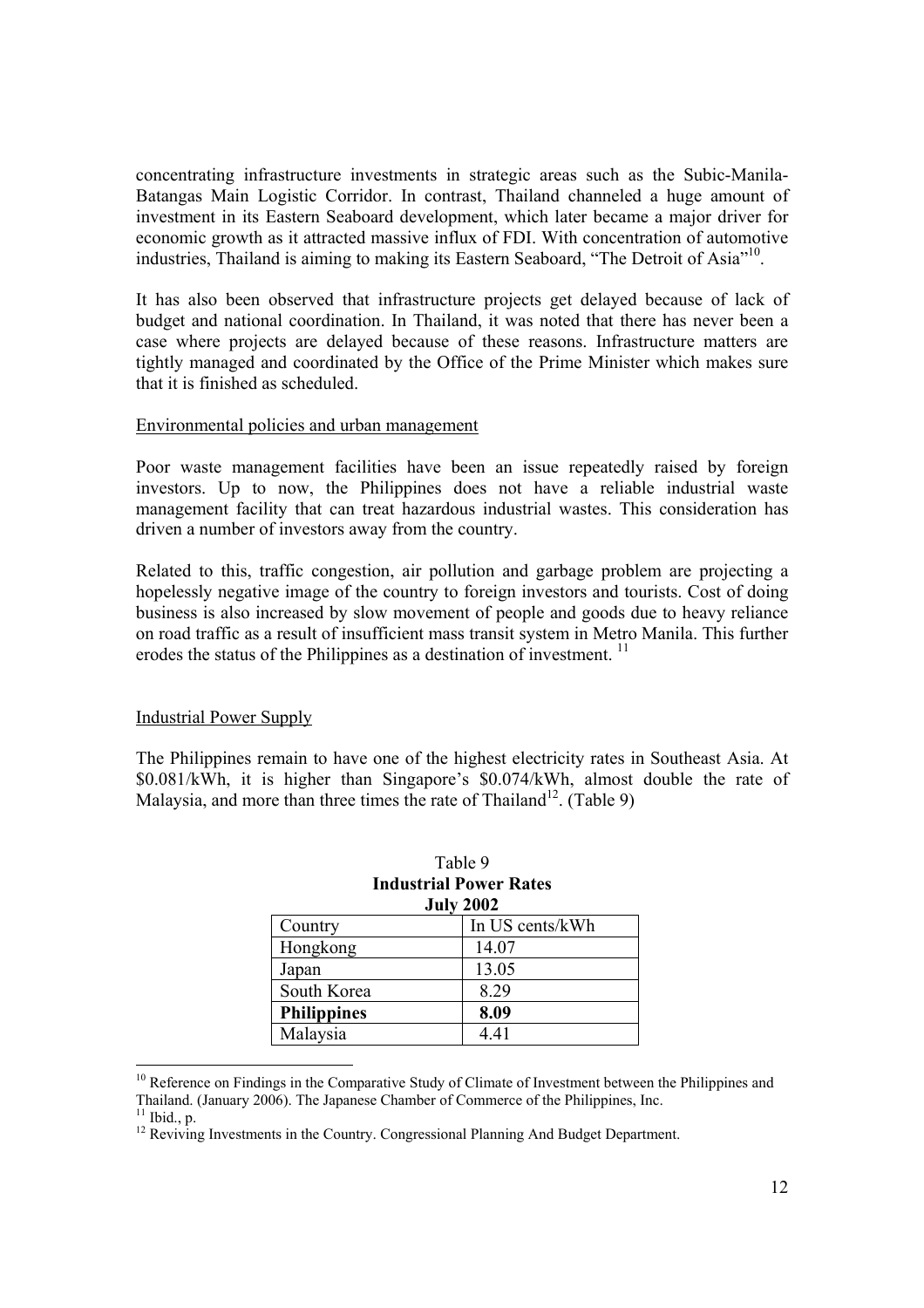| Thailand                     |      |
|------------------------------|------|
| Indonesia                    | 2.36 |
| Source: Department of Energy |      |

Disparity Between wage rate and labour productivity

The minimum wages in the Philippines is one of the highest in Asia and labor productivity one of the lowest. Productivity levels of the Philippines is no match to Thailand, which has a lower wage rate but has three times the labor productivity. On the other hand, high wage rates in Singapore, Malaysia and Korea are matched by corresponding high labor productivity.<sup>13</sup> (Table 10)

|          |            | Table10. Comparative Wages and Labor Productivity in US Dollars |                 |
|----------|------------|-----------------------------------------------------------------|-----------------|
| try/City | Daily Wage | Annual Wage                                                     | Labor Productiv |

| Country/City      | Daily Wage    | Annual Wage | <b>Labor Productivity</b> |
|-------------------|---------------|-------------|---------------------------|
| Singapore         | 14.1-39.48    | 9644.64     | 37813                     |
| South Korea       | 15.04         | 5099.88     | 17877                     |
| Malaysia          | $4.25 - 9.12$ | 2405.82     | 5801                      |
| Philippines/NCR   | 5.33          | 1917.12     | 645                       |
| Thailand/Bangkok  | $3.11 - 3.92$ | 1625.28     | 2056                      |
| Indonesia/Jakarta | 1.5           | 541.68      | 441                       |
| China/Beijing     | $0.31 - 1.28$ | 287.4       |                           |

Source of Data: National Wages and Productivity Commission (as cited from CPBO Report) As of May 5, 2003

## *2. National FDI Policies*

## Tariff policy

Tariff rates have a significant impact on trade and investment. Studies show that FDI is attracted to developing countries with lower average tariffs than those with higher tariffs. In the 1990s, the government undertook a series of reforms which paved the way for multi-year tariff reduction for capital equipment and machinery, textiles, garments and chemical inputs. In 1995, tariffs on industrial goods and non-sensitive agriculture products were significantly lowered. A more simplified and unified tariff structure is also achieved.

A four year tariff program was implemented in 2001 with the objective of achieving 0-5 percent tariffs in industrial and non-sensitive agricultural products by 2004. However, given the fiscal crisis, the government decided to delay lowering of the tariffs in locally produced agricultural and industrial products. Nonetheless, in line with the government's commitment in the ASEAN, tariff rates on 60% of products in the Inclusion List of the

 $\overline{a}$  $13$  Ibid., p. 10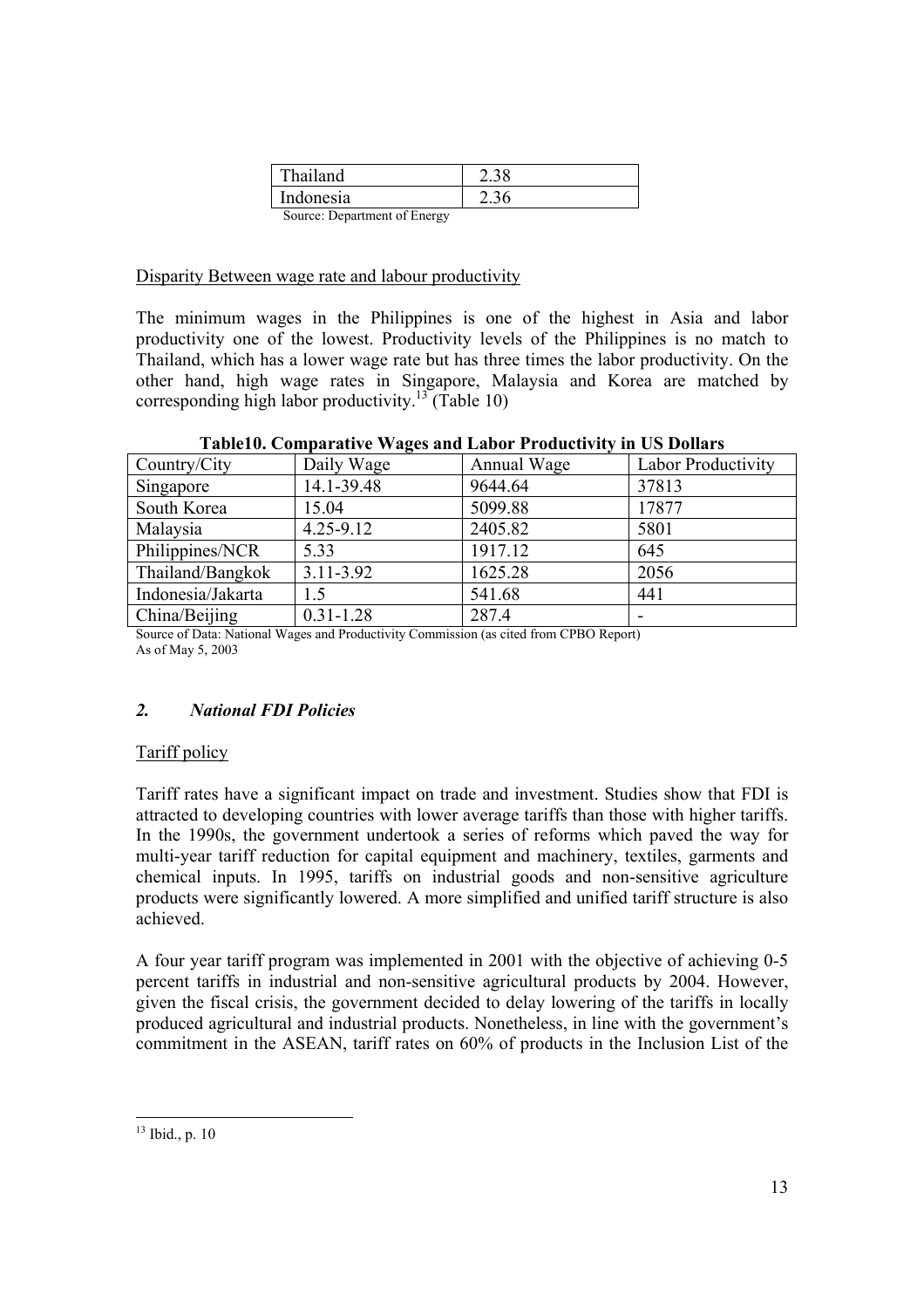Common Effective Preferential Tariff scheme of the ASEAN Free Trade Area (FTA) has been reduced to zero<sup>14</sup>. (Table 11)

Average AFTA/CEPT Tariff Rates of the Philippines is currently at 3.75. This is much more competitive than the average tariff rate of Thailand (4.64), but higher than that of Malaysia (2.06) and Vietnam (2.68). (Table 12)

| Sector        | 1981  | 1985  | 1990  | 1991  | 1995  | 1998  | 2000  | 2001  | 2003 |
|---------------|-------|-------|-------|-------|-------|-------|-------|-------|------|
| Agriculture   | 43.23 | 34.61 | 34.77 | 35.95 | 27.99 | 18.91 | 14.40 | 14.21 | 1.04 |
| Mining        | 16.46 | 15.34 | 3 97، | .46   | 6.31  | 3.58  | 3.27  | 3.25  | 2.84 |
| Manufacturing | 33.74 | 27.09 | 27.49 | 24.61 | 13.96 | 9.36  | 6.91  | 6.68  | 5.43 |
| Overall       | 34.60 | 27.60 | 27.84 | 25.94 | 15.84 | 10.69 | 7.95  | 7.70  | 6.19 |

| Table 11. Average Nominal Tariffs by Sector (in percent) |  |  |  |  |  |  |  |
|----------------------------------------------------------|--|--|--|--|--|--|--|
|----------------------------------------------------------|--|--|--|--|--|--|--|

Source: Tariff Commission

|                    | 1998     | 1999     | 2000     | 2001     | 2002     | 2003     |
|--------------------|----------|----------|----------|----------|----------|----------|
| <b>Brunei</b>      | 1.35     | 1.29     | 1.00     | 0.97     | 0.94     | 0.87     |
| Indonesia          | 7.04     | 5.85     | 4.97     | 4.63     | 4.20     | 3.71     |
| Laos               | 5.00     | 5.00     | 5.00     | 5.00     | 5.00     | 5.00     |
| Malaysia           | 3.58     | 3.17     | 2.73     | 2.54     | 2.38     | 2.06     |
| Myanmar            | 4.47     | 4.45     | 4.38     | 3.32     | 3.31     | 3.19     |
| <b>Philippines</b> | 7.96     | 7.00     | 5.59     | 5.07     | 4.80     | 3.75     |
| Singapore          | $\theta$ | $\Omega$ | $\Omega$ | $\theta$ | $\Omega$ | $\theta$ |
| Thailand           | 10.56    | 9.75     | 7.40     | 7.36     | 6.02     | 4.64     |
| Vietnam            | 6.06     | 3.78     | 3.30     | 2.90     | 2.89     | 2.02     |
| <b>ASEAN</b>       | 5.37     | 4.77     | 3.87     | 3.65     | 3.25     | 2.68     |

### **Table 12. Average AFTA/CEPT Tariff Rates**

Source: ASEAN Secretariat

#### Tax Rates and Fiscal Incentives

Philippine corporate tax is one of the highest in the ASEAN region at 32% before tax reforms, further going up to 35% on November 01, 2005 against 30% of Thailand. The value added tax (VAT) rate of the Philippines is now at 12% against 7% of Thailand. Further to this, VAT refund is a particular concern of some companies. There are accounts from a number of Japanese companies which applied for VAT refund in late 1990s and has not received refund until now.15

Conference on Structural Reform, September 2004. Tokyo, Japan.

 $15$  JCCIPI, p. 12

<sup>&</sup>lt;sup>14</sup> Menardo, Amelia. Tariff Reforms in the Philippines. Paper presented at the APEC High Level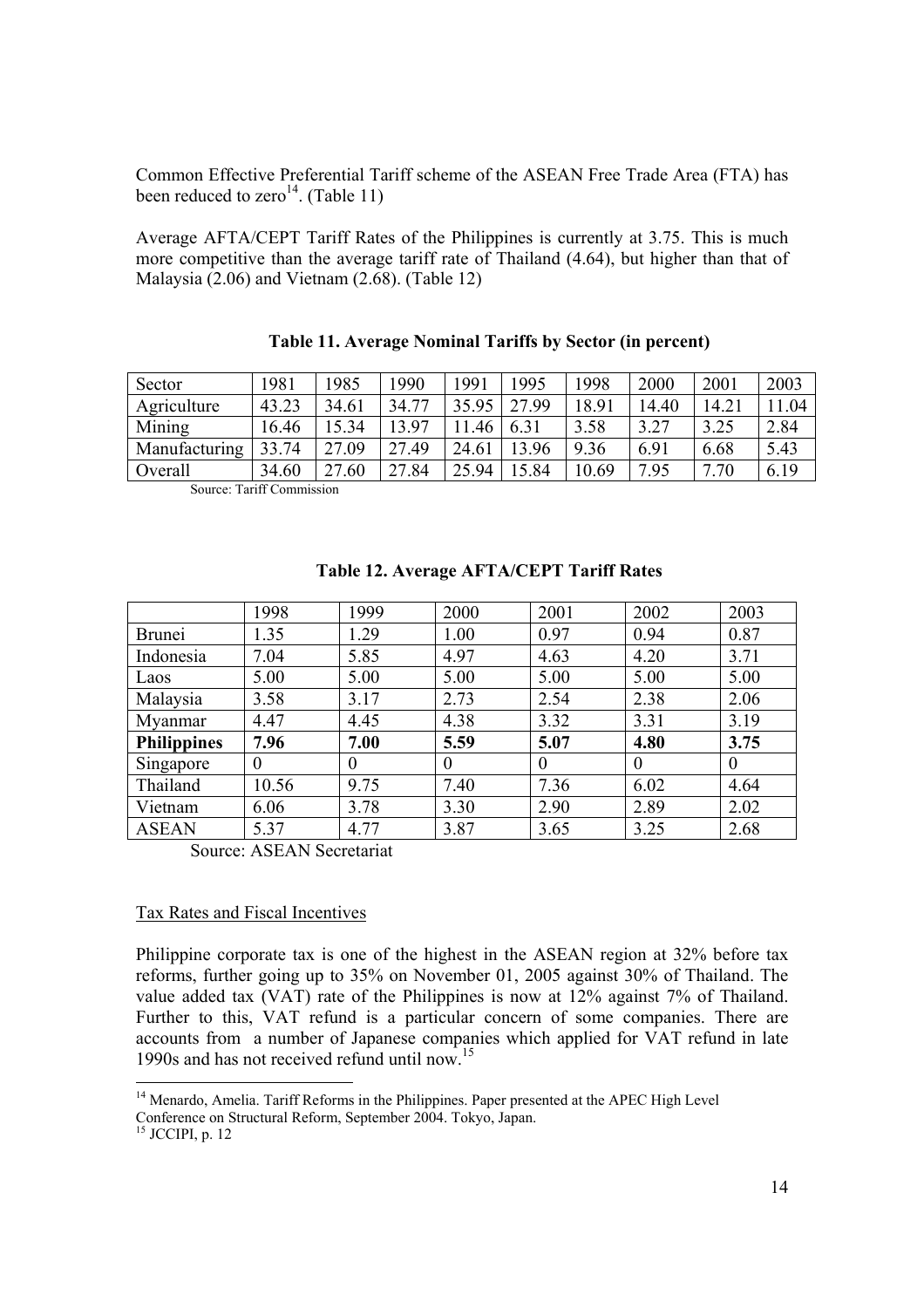In addition, transparency issues in tax administration are another concern of foreign companies. While foreign companies are pressured to pay correct corporate tax, it is a general perception among them that tax evasion cases of Filipino companies have never ceased, causing insufficient revenues and national budget deficit. To some degree, this also gives the impression to some investors that they can circumvent the law like Filipino companies.

With respect to fiscal incentives, the country's packages are comparable and found to be as competitive as that of other ASEAN countries, except for Thailand and Vietnam, which provides much longer tax holiday to foreign investors.

Nonetheless, it is worth mentioning that while incentives play a role in attracting investments, there are studies which show that since most countries offer almost identical or similar packages, investors become less sensitive to these measures in their decisions to locate their investments. Quality, long term investments are not always attracted to short term inducements such as fiscal incentives, but to an environment which gives maximum protection to capital and allows it opportunities to grow and expand.<sup>16</sup>

#### Restrictions and limitations in foreign investments and land ownership

The Foreign Investment Act of 1991 allows foreign equity participation of up to 100 percent in all areas, except those specified in the Foreign Investment Negative List (FINL). This is spelled out in two sets of negative listings<sup>17</sup>:

Negative List  $A$  – areas reserved for Filipino nationals as mandated by the Constitution and specific laws such as mass media, educational institutions, public utilities, services involving the practice of licensed professionals and medicine and allied professions, cooperatives, small scale mining, etc.

Negative List B – areas encompassing defense, risk to health and morals, and protection of local SMEs.

The Constitution has specific restrictions on foreign equity participation that bar entry of investors, even in industries that need huge capitalization and technological requirements. Moreover, land ownership is another issue of frustration shared by many foreign investors in the Philippines. While the Philippines prohibit land ownership, Thailand has already revised its BoI program in 1998 to allow foreign ownership of land and 100% foreign capital participation, subject to its approval<sup>18</sup>.

<sup>&</sup>lt;sup>16</sup> Investment and Technology Policies for Competitiveness: Review of Successful country experiences. UNCTAD Technology for Development Series. United Nations, NY: 2003.

<sup>&</sup>lt;sup>17</sup> Austria, Myrna. The Emerging Philippine Investment Climate. Philippine Institute for Development Studies Discussion Paper Series 98-27.

 $18$  JCCIPI, p. 5.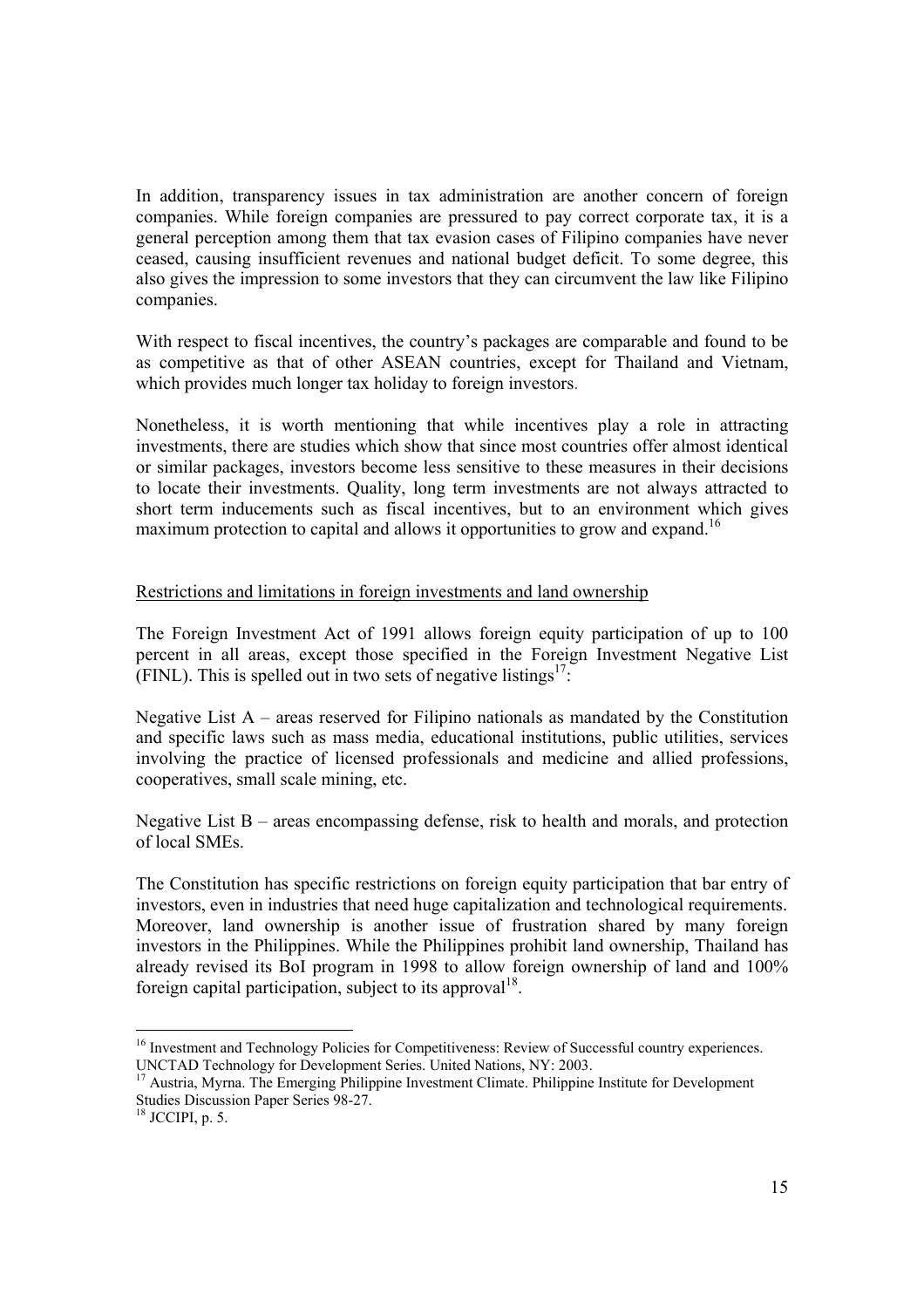### *3. International Policies*

#### Bilateral investment treaties

The Philippines has signed a total of thirty eight (38) bilateral trade agreements and three (3) memoranda of understanding (MOUs) on trade and investment cooperation as of 2003. Of the 38 trade agreements, two (2) are agreements on trade and economic cooperation.

Negotiations for a Japan Philippines Economic Partnership Agreement (JPEPA) is also undertaken to promote a freer trans-border flow of goods, persons, services and capital between Japan and the Philippines. JPEPA is a comprehensive economic partnership, which covers intellectual property, competition policy, improvement of business environment and bilateral cooperation in such fields as human resources development, information and communications technology and small and medium enterprises.<sup>19</sup>

Conclusion of the Agreement, however, has been delayed due to a temporary restraining order from the Supreme Court to stop the government from finalizing the trade deal with Japan after a petition filed by civic groups and individuals against government negotiators in the proposed trade pact. 20

#### **IV. Conclusion**

The lackluster economic performance of the Philippines is not just the result of a few impediments to entry and restrictions to access of investors, but the sum total of years of policy gap and failure in policy implementation. Lack of priority and support given to development of infrastructure, especially in strategic commercial and industrial areas had driven investors to ne ighboring countries in Southeast Asia, such as Thailand, that provide a much better environment for long term investments.

This is not to belittle the role of removal of restrictions in investments. Study shows that FDI, particularly those coming from developed countries, prefer investing in a country which has no restrictions on entry, ownership, and access to industries.<sup>21</sup> This is because stricter regulation of entry and restrictions in ownership is correlated with more corruption and a larger informal economy. In this light, it would be worthy to study the constitutional and legal provisions which impose restrictions on foreign equity participation in certain areas of investment such as public utilities, mass media and

<sup>&</sup>lt;sup>19</sup> Joint Press Statement of Japan and Philippines, November 2004.

<sup>&</sup>lt;sup>20</sup> The petition, filed on December 6, 2005, cites, among others, lack of transparency in the negotiation, violation of constitutional provisions regarding foreign investments and ownership by extending national treatment to foreign investors, and issues in the auto industry.

<sup>&</sup>lt;sup>21</sup> Banga, p. 26. This is in contrast to preference of developing countries to host countries which guarantee high fiscal incentives and lower cost of transactions.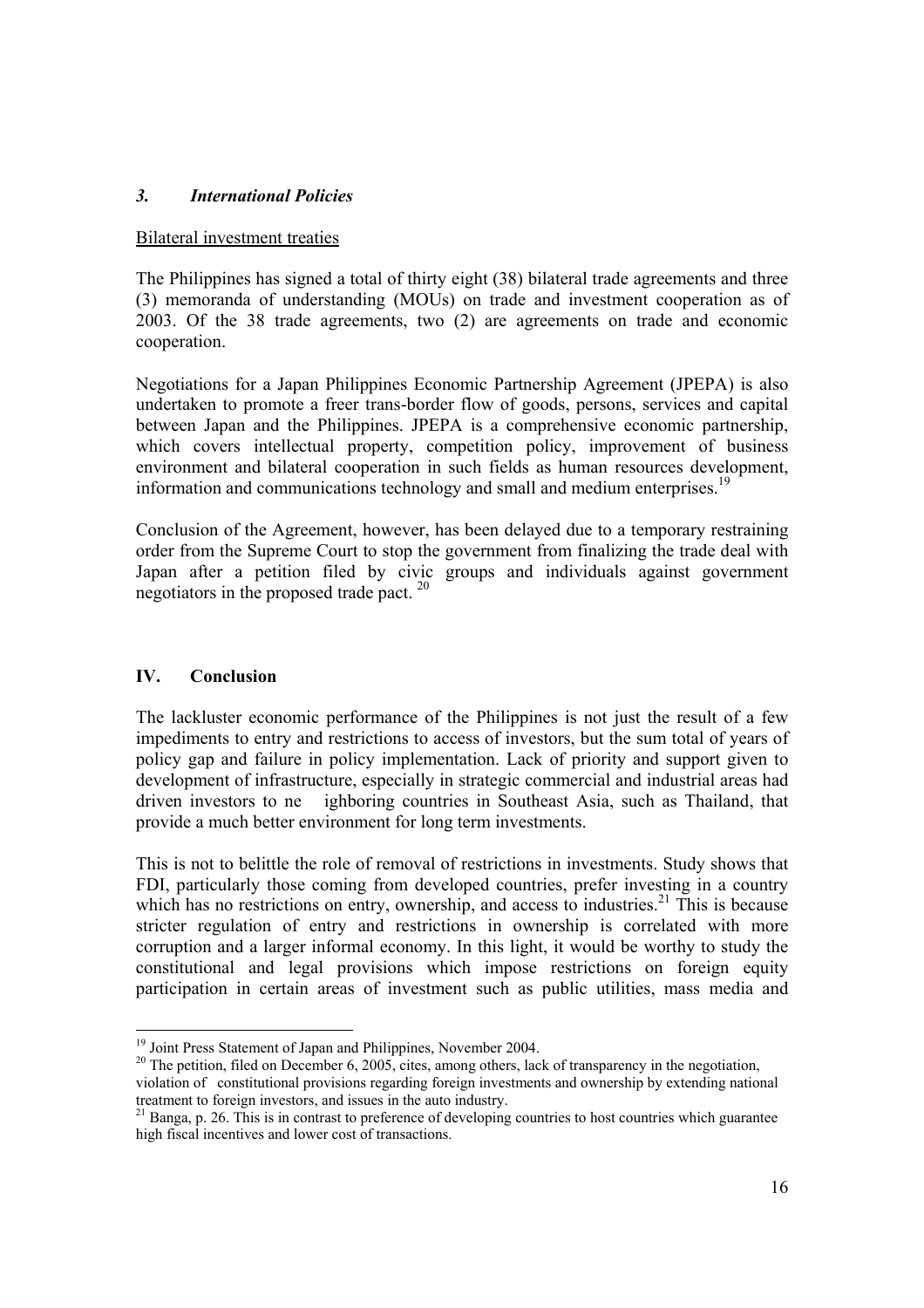mining. Such industries require huge capital, technology and highly skilled human resource requirements that barring entry of foreign investors can only result to inefficiencies.

In sum, economic reforms is not merely about having the best economic reform package per se, but more importantly, having the political will to implement these economic programs and reforms. Success stories of developing countries which are able to achieve sustained growth in the past couple of decades reveal the presence of firm policies in implementing and monitoring reforms aimed towards macroeconomic stability, stronger private sector participation and rule of law. The key is sustaining these reforms thru proactive government actions, building of infrastructure to support the reforms, and finally, creating adequate safety nets for the vulnerable sectors of the society who are affected by the transition.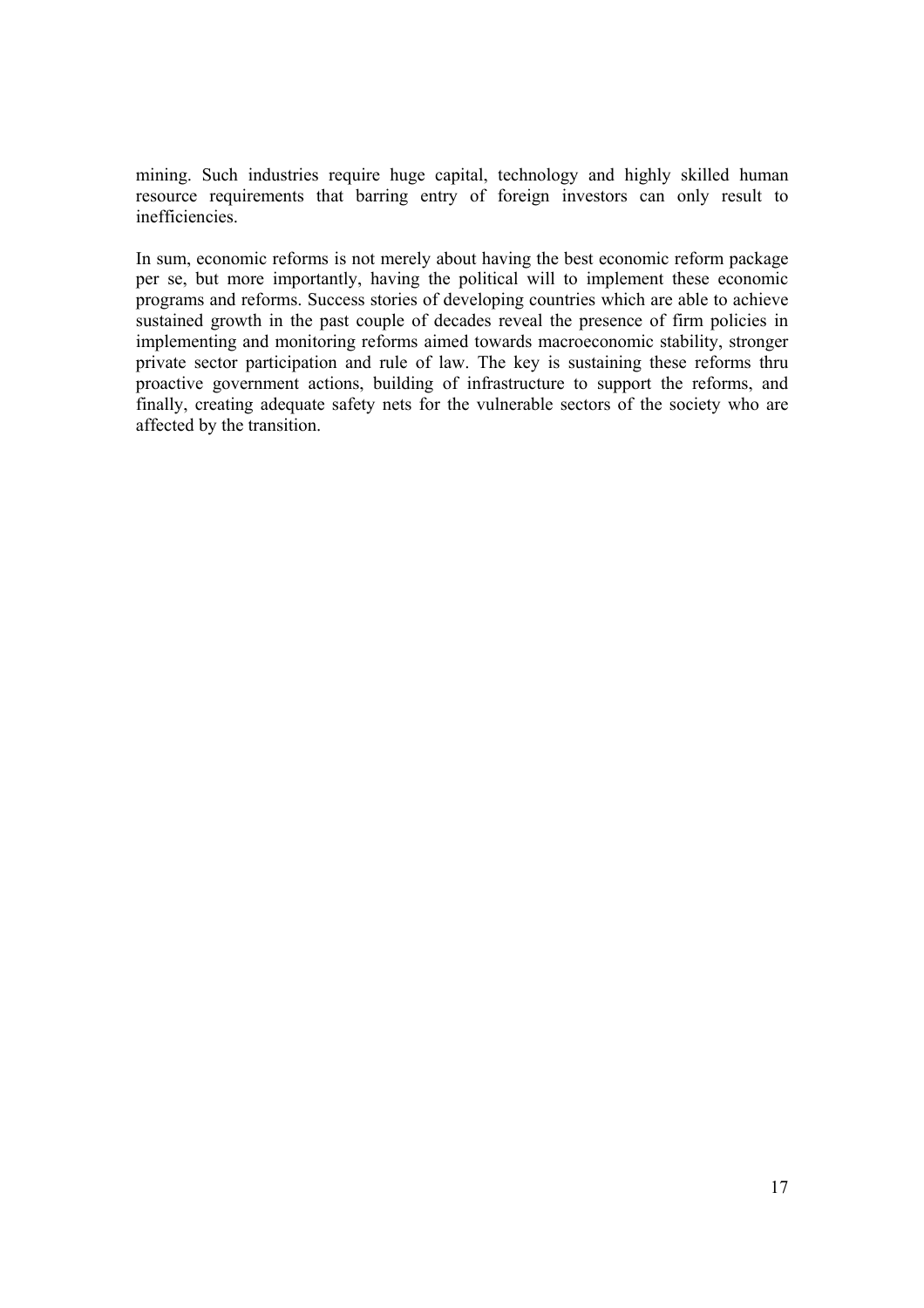## **APPENDIX**

## Summary of FDI Regulations in ASEAN Countries<sup>22</sup>

| <b>Countries/Laws</b>                                                                                                                                                                                                                             | Limitation                                                                                                                                                                  | <b>Restriction</b>                                                                                                                                                          | <b>Restricted</b>                                                                                                                                                                                                                          | Performance                                                                                                                                                                                                                                                                                              | Fiscal                                                                                                                                                                                                                                     |
|---------------------------------------------------------------------------------------------------------------------------------------------------------------------------------------------------------------------------------------------------|-----------------------------------------------------------------------------------------------------------------------------------------------------------------------------|-----------------------------------------------------------------------------------------------------------------------------------------------------------------------------|--------------------------------------------------------------------------------------------------------------------------------------------------------------------------------------------------------------------------------------------|----------------------------------------------------------------------------------------------------------------------------------------------------------------------------------------------------------------------------------------------------------------------------------------------------------|--------------------------------------------------------------------------------------------------------------------------------------------------------------------------------------------------------------------------------------------|
|                                                                                                                                                                                                                                                   | <sub>of</sub>                                                                                                                                                               | on Land                                                                                                                                                                     | <b>Sector</b>                                                                                                                                                                                                                              | <b>Requirements</b>                                                                                                                                                                                                                                                                                      | and Tax                                                                                                                                                                                                                                    |
|                                                                                                                                                                                                                                                   | Ownership                                                                                                                                                                   | Ownership                                                                                                                                                                   |                                                                                                                                                                                                                                            |                                                                                                                                                                                                                                                                                                          | <b>Incentives</b>                                                                                                                                                                                                                          |
| <b>Philippines</b><br>Foreign<br><b>Investments Act</b><br>of 1991<br>R.A. 7042 as<br>amended by RA<br>8179<br>Constitution                                                                                                                       | Subject to<br>negative lists<br>(Foreign<br>Investment<br>Act of 1991,<br>Second<br>Regular<br>Foreign<br>Investment<br>Negative List<br>pursuant to<br>executive<br>order) | Lease right, up<br>to 75 years,<br>hold land<br>subject to<br>approval and<br>conditions<br>(the Investors'<br>Lease Act of<br>1993,<br>Presidential<br>Decree No.<br>1648) | Retail trade,<br>mass media,<br>engineering,<br>mining, rice<br>and corn<br>production.<br>Defense<br>related<br>activities.<br>small and<br>medium size<br>domestic<br>market<br>enterprises,<br>import and<br>wholesale<br>activities.   | <b>Local Content</b><br>Requirement,<br>export<br>performance and<br>technology<br>transfer<br>requirements in<br>certain sectors,<br>including motor<br>vehicles (the<br>Car<br>Development<br>Program,<br>Commercial<br>Vehicle<br>Development<br>Program, the<br>Motorcycle<br>Development<br>Program | Investment<br>Incentives<br>Tax and Non<br>Tax Incentives<br>(The Omnibus<br>Investment<br>Code of 1987,<br>RA 6810,<br><b>BOIs Official</b><br>Order No. 6 of<br>1993),<br>Executive<br>Order No. 470:<br><b>Tariff Reform</b><br>of 1991 |
| <b>Indonesia</b><br>Law No. 1, 1967<br>Law No. 11, 1979<br>Law No. 6, 1968<br>Law No. 12, 1970<br>Govt Regulation,<br>Presidential<br>Decrees,<br>Ministerial<br>Regulations,<br>Decision, Decree<br>of Investment<br>Coordinating<br>Board (ICB) | Subject to<br>negative lists<br>(Law No. 1<br>of 1967,<br>Decree No.<br>54 of 1993,<br>Foreign<br>Investment<br>Act 1994)                                                   | Three types of<br>land rights<br>available<br>(Presidential<br>Decree No. 34<br>of 1992)                                                                                    | 23 Restricted<br>sectors and 12<br>prohibited<br>sectors,<br>including<br>retail and<br>wholesale<br>trade, radio<br>and television<br>broadcasting<br>(Presidential<br>Decree No.<br>54 of 1993,<br>Foreign<br>Investment<br>Act of 1994) | Local content<br>requirements<br>and export<br>performance<br>requirements in<br>various sectors<br>(Presidential<br>Decree No. 54,<br>1993, Decree of<br>the Ministry of<br>Industry No.<br>114/M/SK/1993,<br>Decree of the<br>Ministry of<br>Finance No.<br>645/KMK<br>01/1993                         | Priority<br>sectors,<br>pioneer<br>industries<br>(Law No. 6,<br>1968, Act No.<br>12, 1970,<br>Guidelines of<br>the Capital<br>Investment<br>Coordinating<br>Board                                                                          |
| <b>Thailand</b><br>Investment<br>Promotion Act<br>B.E. 2520 (1977)<br>Amended by the                                                                                                                                                              | In restricted<br>sectors or if<br>less than 80%<br>of output<br>exported                                                                                                    | Generally<br>foreigners are<br>not allow to<br>own land<br>unless                                                                                                           | Banking and<br>Finance,<br>insurance,<br>certain public<br>utilities and                                                                                                                                                                   | Local content<br>requirements in<br>motor vehicles,<br>pasteurized and<br>skimmed milk,                                                                                                                                                                                                                  | Tax and Non<br>Tax Incentives<br>(Investment)<br>Promotion Act,<br>1977, 1997,                                                                                                                                                             |

 $22$  Compiled by Dr. Lawan Thanadsillapakul. "The Investment Regime in ASEAN Countries" Thailand Law Forum.www.thailawforum.com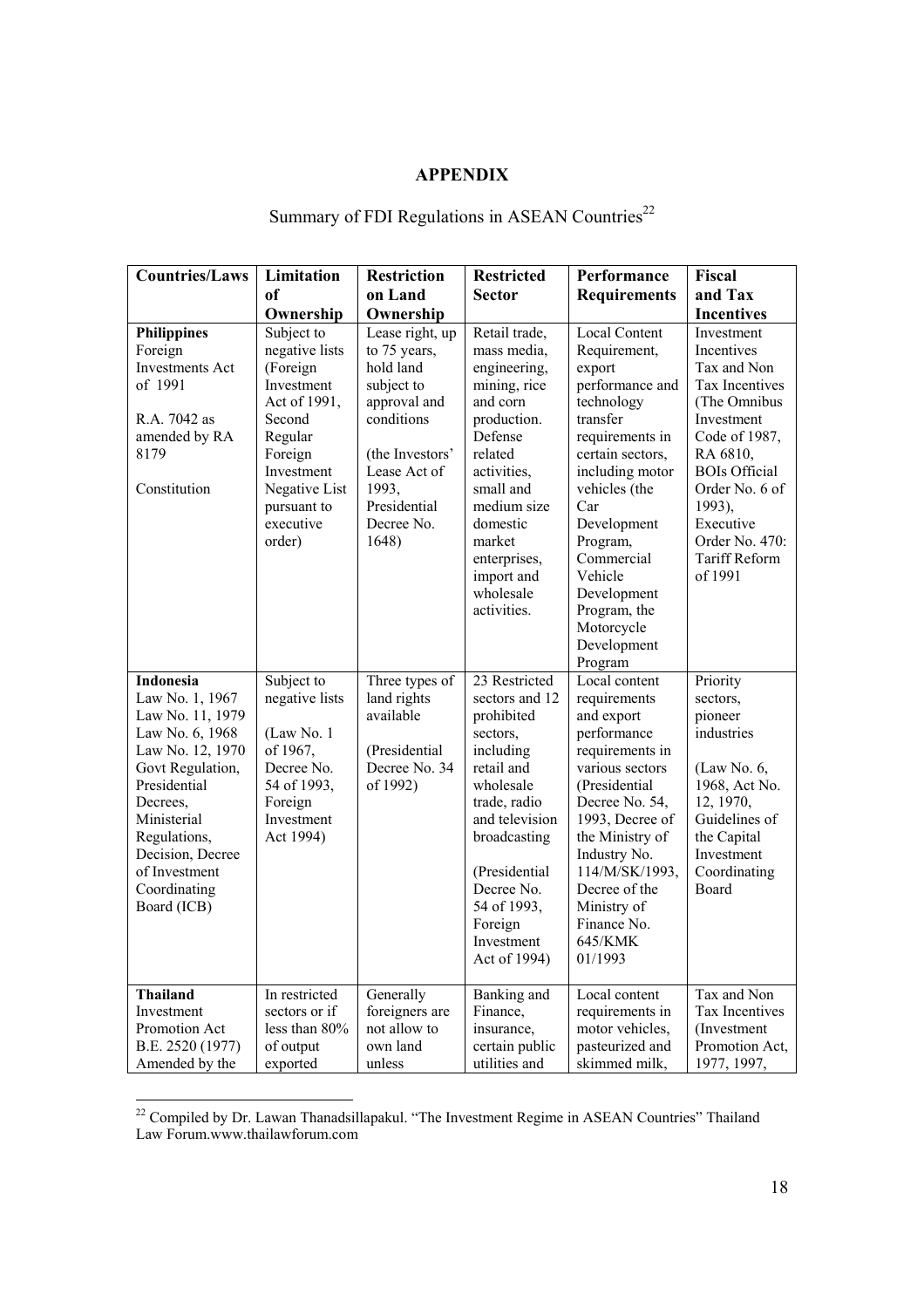| Investment<br>Promotion Act<br>(No. 2) B.E. 2534<br>$(1997)$ , the Alien<br>Business Law of<br>1972                                   | (permission<br>of the Board<br>of Investment<br>Promotion,<br>permission of<br>the Ministry<br>of<br>Commerce,<br>Civil and<br>Commercial<br>Code,<br>Investment<br>Promotion<br>Act | promoted by<br>the Board of<br>Investment<br>(Land Code,<br>the<br>Condominium<br>Act, the<br>Investment<br>Promotion<br>Act,<br>Petroleum Act<br>of 197, and<br>the Industrial<br>Estate<br>Authority of<br>Thailand Act) | military<br>goods,<br>agriculture,<br>animal<br>husbandry,<br>fishery (the<br>Alien<br><b>Business</b><br>Law, 1972,<br>Commercial<br>Banking Act,<br>1962, Act on<br>the<br>Undertaking<br>of Finance<br>Business,<br>Securities<br>Business and<br>Credit<br>Foncier<br>Business,<br>1979 and the<br>Securities and<br>Exchange<br>Act, 1992,<br>Life<br>Insurance<br>Act, 1992 and<br>the Casualty<br>Insurance<br>Act, 1992,<br>Thai vessel<br>Act 1971 | and various<br>other<br>manufacturing<br>industries,<br>domestic sales<br>and export<br>requirements in<br>certain sectors<br>(the Factory Act<br>(B.E. 2535), the<br>Investment<br>Promotion Act<br>(B.E. 2520) | <b>BOI</b><br>announcement,<br><b>BOI</b><br>Guidelines:<br>Criteria for<br>granting Tax<br>and Duty<br>Privileges for<br>Promoted<br>Projects, 1993,<br>(Revenue<br>Code) |
|---------------------------------------------------------------------------------------------------------------------------------------|--------------------------------------------------------------------------------------------------------------------------------------------------------------------------------------|----------------------------------------------------------------------------------------------------------------------------------------------------------------------------------------------------------------------------|-------------------------------------------------------------------------------------------------------------------------------------------------------------------------------------------------------------------------------------------------------------------------------------------------------------------------------------------------------------------------------------------------------------------------------------------------------------|------------------------------------------------------------------------------------------------------------------------------------------------------------------------------------------------------------------|----------------------------------------------------------------------------------------------------------------------------------------------------------------------------|
| Singapore<br>Company Act,<br>The Business<br>Registration Act,<br>Acts under<br>administration of<br>Economic<br>Development<br>Board | Generally<br>there is no<br>restriction<br>except in<br>banks, air<br>lines and<br>shipping<br>(Company<br>Act, the<br>Banking Act,<br>Monetary<br>Authority of<br>Singapore<br>Act) | No restriction                                                                                                                                                                                                             | Arms and<br>ammunitions<br>manufacture,<br>electricity,<br>gas and water,<br>nespaper<br>publishing,<br>airlines and<br>shipping (The<br>Control of<br>Manufacturer<br>Act, and the<br>National<br>Security Act,<br>the Banking<br>Act)                                                                                                                                                                                                                     | No performance<br>requirements                                                                                                                                                                                   | Pioneer Status,<br>Package of tax<br>incentives<br>(Economic<br>expansion<br>incentives.<br>Relief from<br>Income Tax<br>Act)                                              |
| Malaysia<br>The Promotion of<br><b>Investment Act</b><br>(PIA) of 1986)                                                               | Depending on<br>proportion of<br>production<br>exported                                                                                                                              | No restriction<br>(except for<br>some threats<br>to<br>environment)                                                                                                                                                        | Certain parts<br>or<br>components<br>industries                                                                                                                                                                                                                                                                                                                                                                                                             | Local content<br>requirements in<br>motor vehicles,<br>export<br>requirement,                                                                                                                                    | Priority<br>sectors,<br>pioneer<br>industries                                                                                                                              |